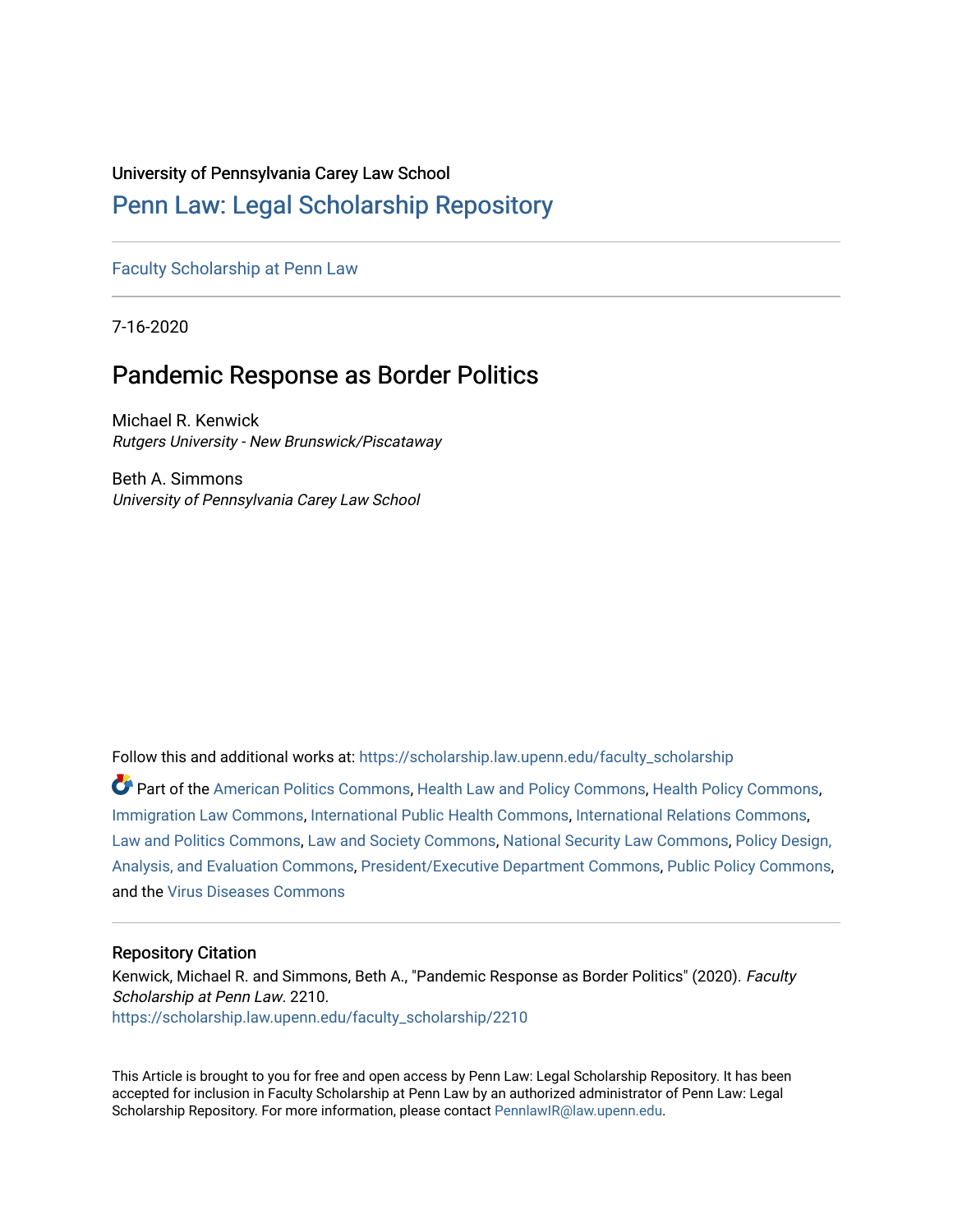PUBLICATION INFORMATION: *International Organization*, supplemental issue. E.1 Available at: [https://www.cambridge.org/core/journals/international-organization/article/pandemic-response](https://www.cambridge.org/core/journals/international-organization/article/pandemic-response-as-border-politics/0A9FC8629BF379D0CFFADD0661547DA3)[as-border-politics/0A9FC8629BF379D0CFFADD0661547DA3](https://www.cambridge.org/core/journals/international-organization/article/pandemic-response-as-border-politics/0A9FC8629BF379D0CFFADD0661547DA3) (Summer 2020).

# **Pandemic Response as Border Politics**[∗](#page-1-0)

Michael R. Kenwick Assistant Professor Rutgers University

Beth A. Simmons Andrea Mitchel University Professor University of Pennsylvania

#### **Abstract**

Pandemics are imbued with the politics of bordering. For centuries, border closures and restrictions on foreign travelers have been the most persistent and pervasive means by which states have responded to global health crises. The ubiquity of these policies is not driven by any clear scientific consensus about their utility in the face of myriad pandemic threats. Instead, we show they are influenced by public opinion and preexisting commitments to invest in the symbols and structures of state efforts to control their borders, a concept we call *border orientation*. Prior to the COVID-19 pandemic, border orientation was already generally on the rise world-wide. This trend has made it convenient for governments to "contain" the virus by externalizing it, rather than taking costly but ultimately more effective domestic mitigation measures. We argue that the pervasive use of external border controls in the face of the coronavirus reflects growing anxieties about border control and border security in the modern international system. To a great extent, fears relating to border security have become a resource in domestic politics – a finding that does not bode well for designing and implementing effective public health policy.

Prepared for *International Organization's* Supplemental Issue on the COVID crisis Revised Version, July 16, 2020

<span id="page-1-0"></span><sup>∗</sup> We are grateful for helpful comments from Michael Horowitz, Kathleen McNamara, Erik Voeten, and participants in the International Organization/University of Pennsylvania Perry World House workshop hosted in June 2020. For research assistance, we thank Jasmine Rawson and the Borders and Boundaries research labs at Rutgers University and the University of Pennsylvania. This work was supported by the National Science Foundation, award number 1917573.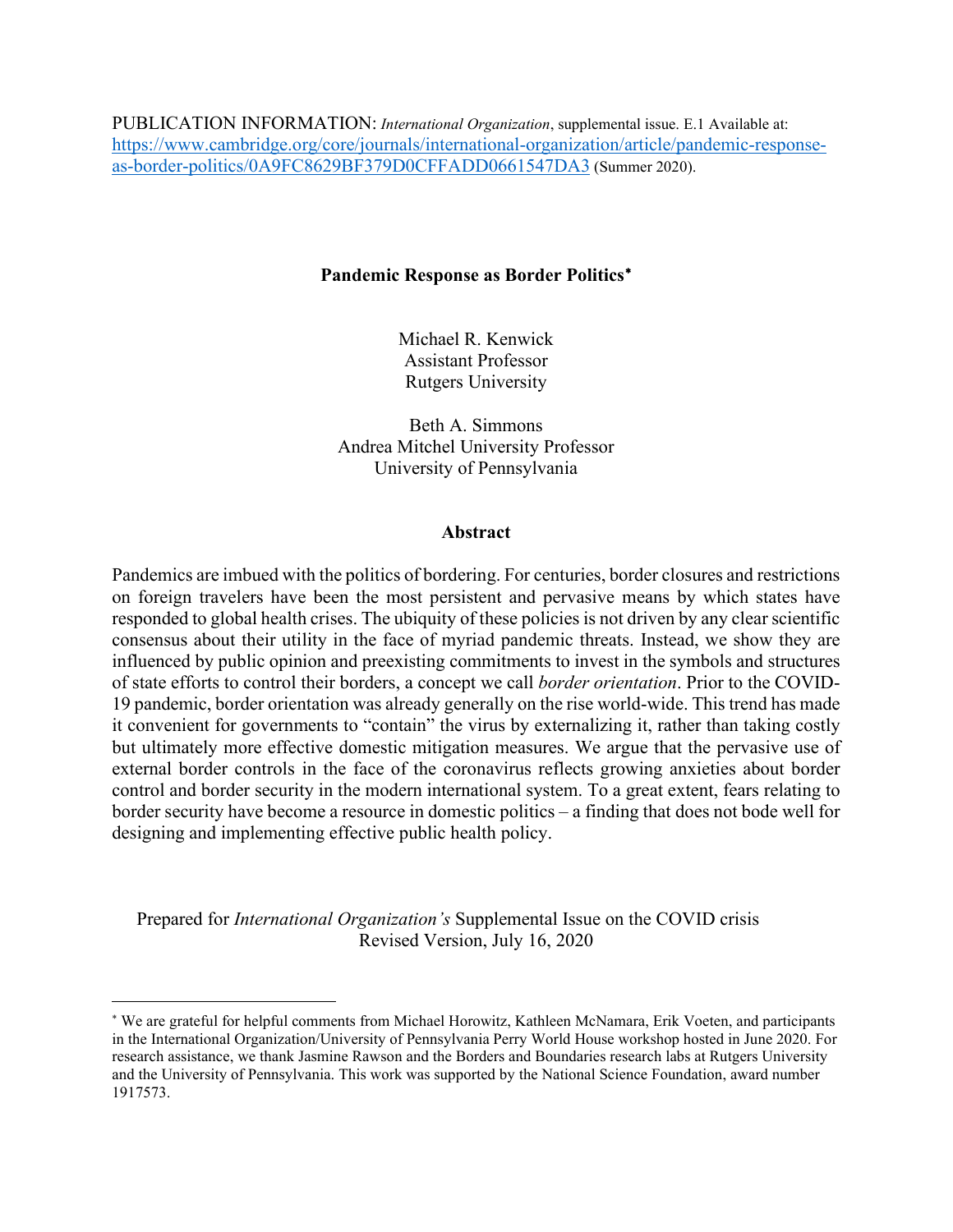## **Pandemic Response as Border Politics**

"It stopped COVID, it stopped everything."

*-Donald Trump, inspecting a section of concrete wall on the US-Mexican border, 23 June 2020[1](#page-2-0)*

Pandemics are imbued with the politics of bordering. For centuries, border closures and restrictions on foreign travelers have been the most persistent and pervasive means by which states have responded to global health crises. The ubiquity of these policies is not driven by any clear scientific consensus about their utility in the face of myriad pandemic threats. Instead it is a reflection of their palliative impact on societies predisposed to express concern about that which is foreign in times of crisis. In this way, the pervasive use of external border controls in the face of the coronavirus reflects growing anxieties about border control and border security in the modern international system.

Pandemics reveal national character under radical uncertainty. Leaders may decide to rewrite their crisis playbook or may deploy well-worn tropes that have provided reassurance in the past. The COVID-19 crisis has supplied plenty of evidence of the latter. Under uncertainty – and despite the recommendations of global health authorities – states that had already chosen to invest in border security have, on average, doubled down on that response to the pandemic. The politics that produce border security as a proper response to external threats have guided the COVID-19 response in many states as well. In this respect, pandemics – no less than migration waves or terrorist attacks – involve border politics.

As evidence of this claim, we analyze states' initial policy responses to the coronavirus spread. Borrowing from the interdependence literature, we consider policies of external versus

<span id="page-2-0"></span><sup>1</sup> Quoted in Time Magazine, available at [https://time.com/5858294/trump-border-wall-coronavirus/.](https://time.com/5858294/trump-border-wall-coronavirus/)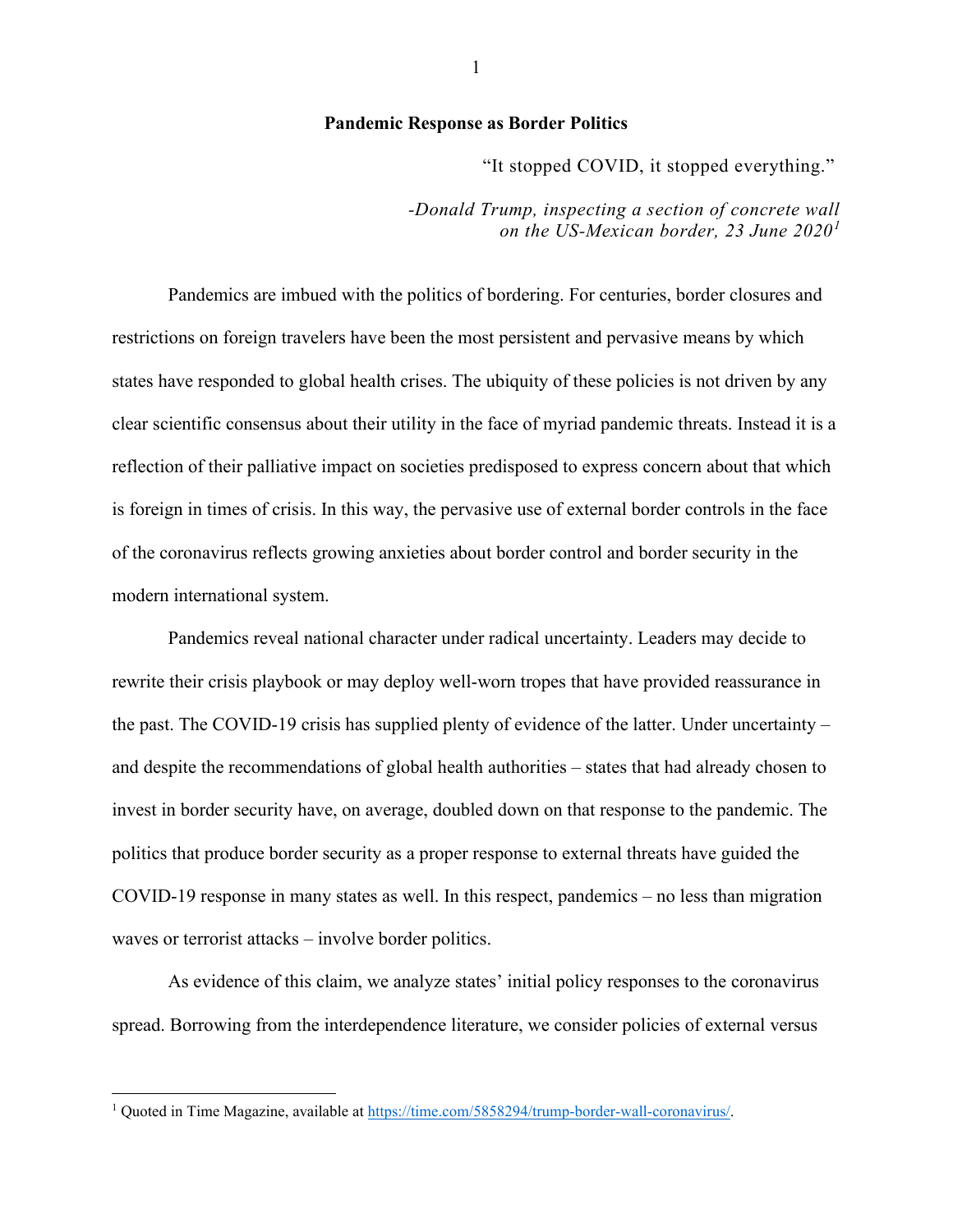internal adjustment. Policies can focus on *externalizing* the costs of pandemic control (by restricting travel, closing borders, and the like) and/or they can *internalize* these costs (by regulating social distance, contact tracing, regulating where and how many people gather). In responding to the coronavirus pandemic, states have enacted a panoply of protective policies, but none more pervasive or persistent as international border controls. [2](#page-3-0) Political leaders clearly attempt to frame the options and to manipulate public opinion. For some, borders become a political resource and securing them is the policy of choice. But such impulses are conditioned by the underlying script states follow when they embrace or filter The Other.

The COVID-19 pandemic is a rare opportunity to examine national politics in response to a (nearly) exogenous transnational shock. Pandemic politics provide subtle but suggestive evidence of international borders' important domestic role. As border scholars, we are especially concerned with how pre-existing routines of border governance influence the balance between policies of internalization and externalization. The initial policy mix is highly informative for understanding how international bordering is used to cope with major transnational shocks. States that have invested in the symbols and structures of border security are likely to respond to pandemic with international travel restrictions, border closure, and potentially even international defection. And though there is no necessary tradeoff, the comfort they take in externalizing and scapegoating may undercut the national will to fight a pandemic from within.

For these reasons, we examine responses to the coronavirus pandemic through the lens of border politics. The first section demonstrates how common such externalization strategies are historically. Cooperative international efforts germinated in the nineteenth century but have been notoriously difficult to maintain. Hardening international borders in the face of perceived health

<span id="page-3-0"></span><sup>2</sup> Cheng et al. 2020.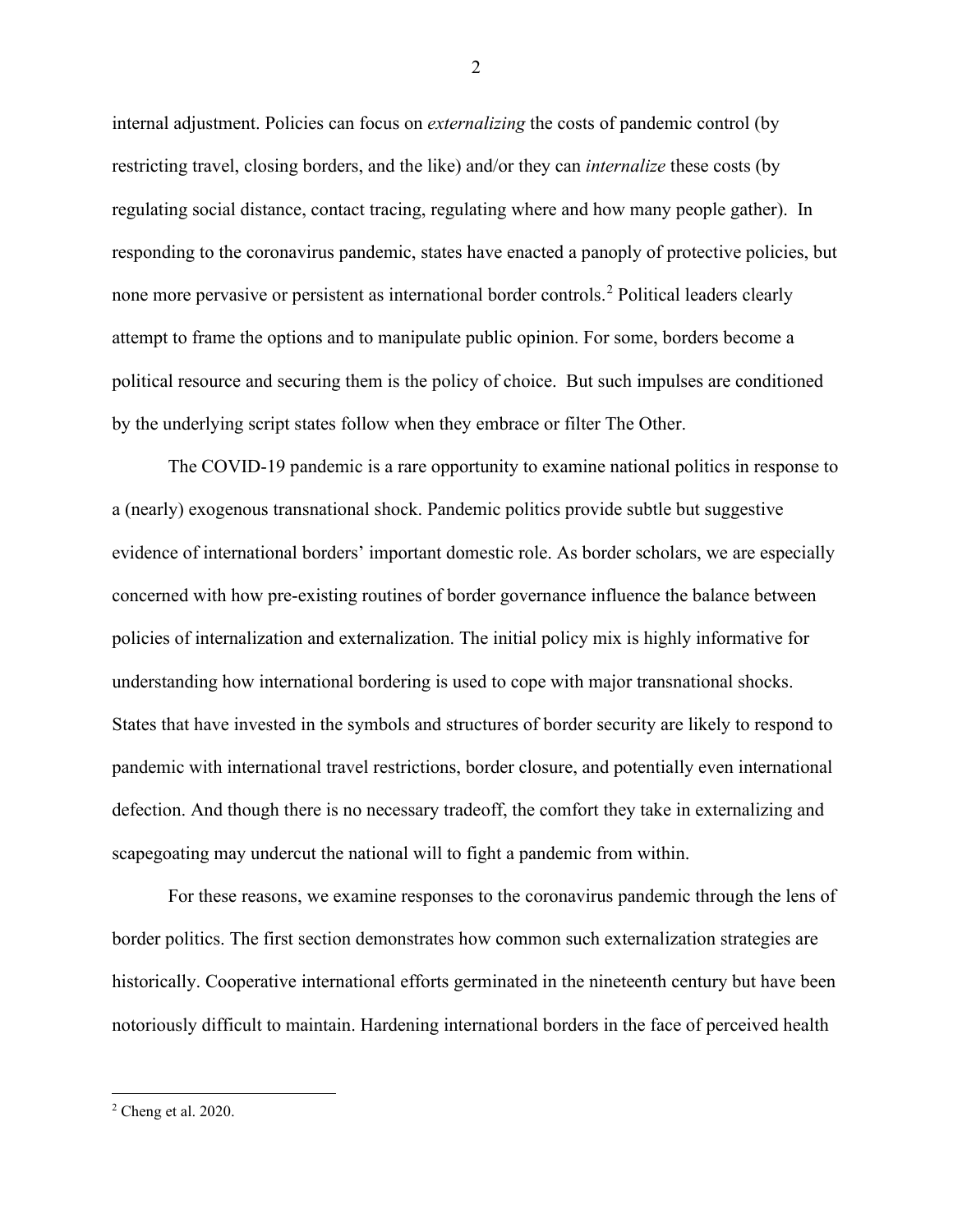threats is historically states' first (and sometimes only) move. The second section makes the case that domestic publics tend to be amenable to externalization strategies, and many politicians find it easy to oblige. We argue that this urge to close borders is often better characterized by political calculations made at a time of uncertainty and fueled by fear, rather than responsive to the scientific evidence alone.

The third section is the empirical heart of the paper. Here we present a preliminary foray into the evidence connecting border governance, internal mitigation policies, and externalization through border restrictions. We suggest that preexisting scripts for security tend to resurface in the face of pandemic uncertainty: physical border investments are strongly associated with border restrictions in the face of the COVID-19 pandemic, but are weakly, perhaps even negatively associated with stringent internal mitigation strategies. These trends – and the variation around them – inform a much richer understanding of the broad ramifications of domestic and international border politics. We conclude that the coronavirus crisis underscores a need to refocus the international relations literature on broad issues of border governance currently salient in many parts of the world.<sup>[3](#page-4-0)</sup> In terms of policy, closed borders and unilateral action are poor substitutes for international cooperation and meaningful domestic health policies.

#### **I. Border Control and Closure: The Historical Pandemic Policy Default**

Pandemic threats require sudden and consequential decision-making by state leaders. Which types of policies are most likely to reduce the spread of the disease? Should these actions be taken internally, at international borders, or both? How are the public health benefits weighed

<span id="page-4-0"></span> $3$  Simmons 2019.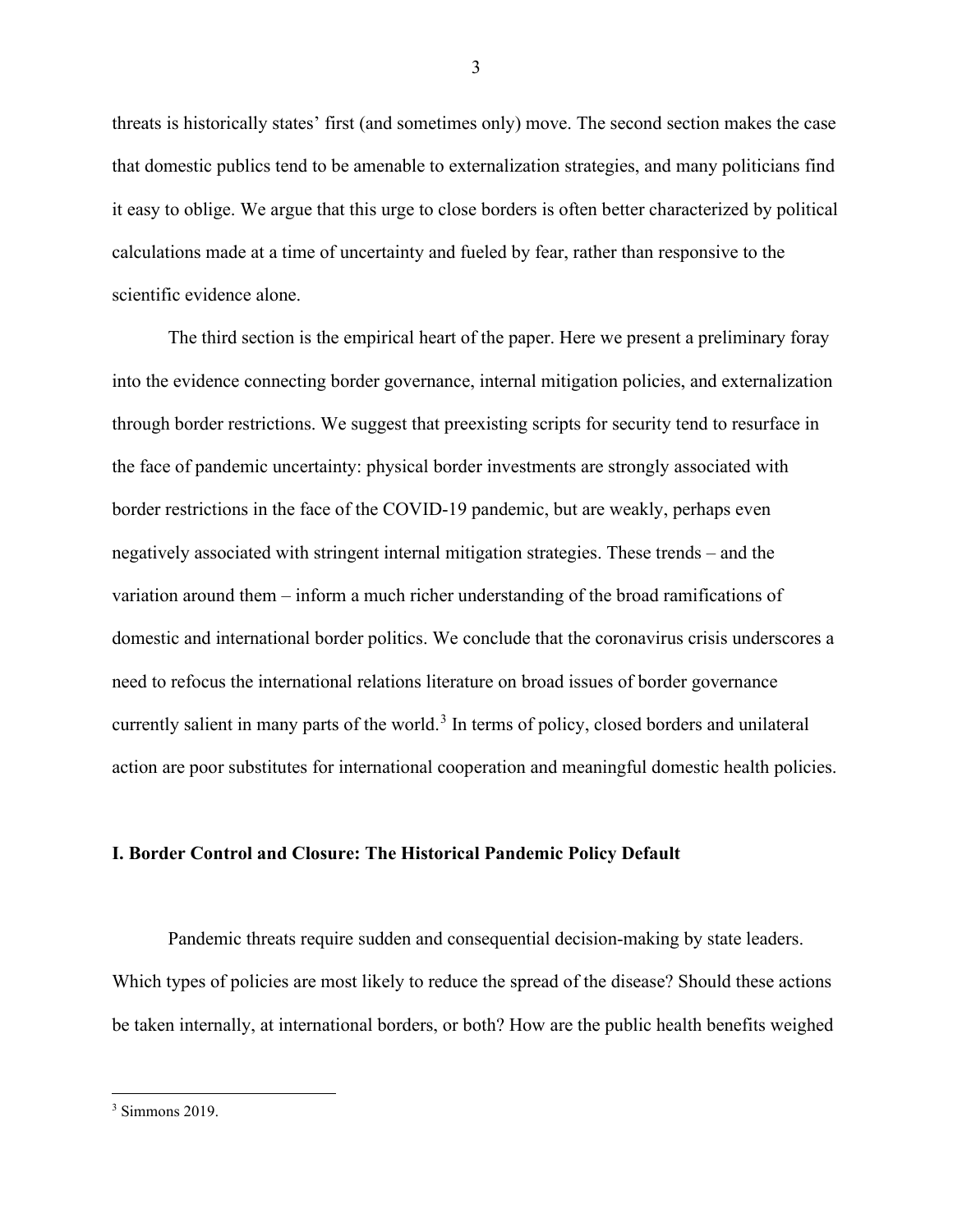against their economic impact? The answer to these questions *should* depend first and foremost on the nature of the biological threat, its etiology, mode of transmission, fatality rate, and the capability of modern medicine to reduce its impact on the affected. At the time of outbreak, however, policy makers are operating with incomplete information as the scientific community works rapidly to better understand the threat. As a result, state leaders reach for tools through which they can most readily assert authority. For the past several centuries, this has meant controls at *territorial borders*.

The historical record provides clear evidence that pandemic responses have been concentrated at the territorial borders of political authority. The term "quarantine," for example, originates from the Italian *quaranta giorni* or 40 days, the amount of time foreign ships were required to anchor offshore during the  $14<sup>th</sup>$  century outbreak of the bubonic plague. Italian city states continued to use systems of armed patrol ships, observation posts and horse patrols to enforce disease controls that lasted until the  $1850s<sup>4</sup>$  $1850s<sup>4</sup>$  $1850s<sup>4</sup>$  Prior to the  $19<sup>th</sup>$  century, countries often responded to pandemics through unilaterally applied and often redundant quarantine measures, whose inefficiency threatened international trade routes.<sup>[5](#page-5-1)</sup> Two devastating cholera outbreaks in the mid nineteenth century and outbreaks of yellow fever in North America were also notable for their emphasis on combatting transmission through focused measures taken at the edges of each state's territorial jurisdiction.

This pattern of responding to pandemics through increased border control has persisted for centuries. A series of international conferences and conventions aimed at coordinating containment efforts focused on the use of quarantine measures, despite a dearth of scientific information to inform whether such measures would prove effective. Four international public

<span id="page-5-0"></span><sup>4</sup> Cliff, Smallman-Raynor, and Stevens 2009.

<span id="page-5-1"></span><sup>5</sup> Arhin-Tenkorang and Conceição 2003.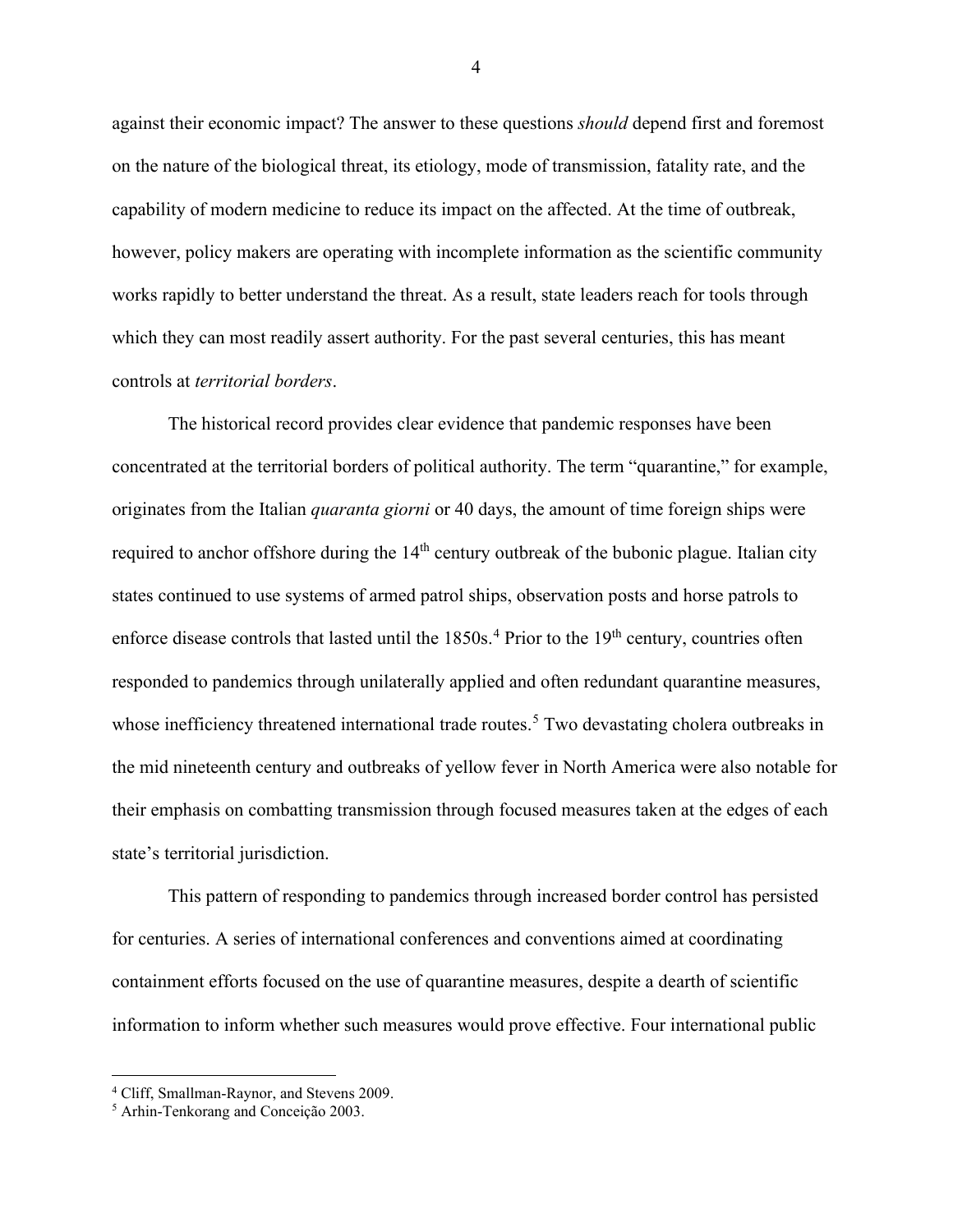health organizations were formed over the century between  $1850$  and  $1951$ ,  $6$  marking a new scientific and public health information sharing and monitoring function but retaining their at-the-border focus.<sup>[7](#page-6-1)</sup> Almost always, these measures prioritized state authority. This "Westphalian" system of public health" coordinated quarantines to protect trade rather than public health and was carefully calibrated to protect territorial sovereignty.<sup>[8](#page-6-2)</sup> Border regions remained focal for pandemic control, even though the effectiveness of these measures remained speculative.

Some militarized approaches have moderated over the years. For the most part states have abandoned the extreme *cordons sanitaires* – the use of military troops to contain disease at the border – used by France in the Pyrenees in 1821 in the face of an aggressive fever, at the border between Poland and Russia in 1918 to stop typhus from spreading west, and most recently during the Ebola outbreak in West Africa in 2014.<sup>[9](#page-6-3)</sup> Diseases thought to be uncontrollable were not targeted by border measures. Richard Cooper relates how the international organizations of the 20th Century largely ignored diseases that could not be quarantined, in addition to those like smallpox, that were assumed to be universal.<sup>[10](#page-6-4)</sup>

Some scholars have observed important turning points in the latter part of the  $20<sup>th</sup>$ century. The League of Nations' specialized agencies were reputed to have performed better than its security organs, but beyond some localized successes (notable for their time) had limited health impact.<sup>[11](#page-6-5)</sup> In 1948 the World Health Organization (WHO) was founded and in 1951 it

<span id="page-6-0"></span><sup>6</sup> 1902: Pan American Sanitary Bureau; 1907: Office International d'Hygiène Publique; 1923: Health Organization of the League of Nations; and 1948: World Health Organization. See Arhin-Tenkorang and Conceição 2003; Fidler 1999.

<span id="page-6-1"></span><sup>7</sup> Arhin-Tenkorang and Conceição 2003.

<span id="page-6-2"></span><sup>8</sup> Fidler 2004.

<span id="page-6-3"></span><sup>9</sup> Donald G. McNeil Jr., "Using a Tactic Unseen in a Century, Countries Cordon Off Ebola-Racked Areas." *New York Times*, August 12, 2014. Available at [https://www.nytimes.com/2014/08/13/science/using-a-tactic-unseen-in-a](https://www.nytimes.com/2014/08/13/science/using-a-tactic-unseen-in-a-century-countries-cordon-off-ebola-racked-areas.html)[century-countries-cordon-off-ebola-racked-areas.html.](https://www.nytimes.com/2014/08/13/science/using-a-tactic-unseen-in-a-century-countries-cordon-off-ebola-racked-areas.html)

<span id="page-6-4"></span> $10$  Cooper 2001.

<span id="page-6-5"></span><sup>11</sup> Pedersen 2007.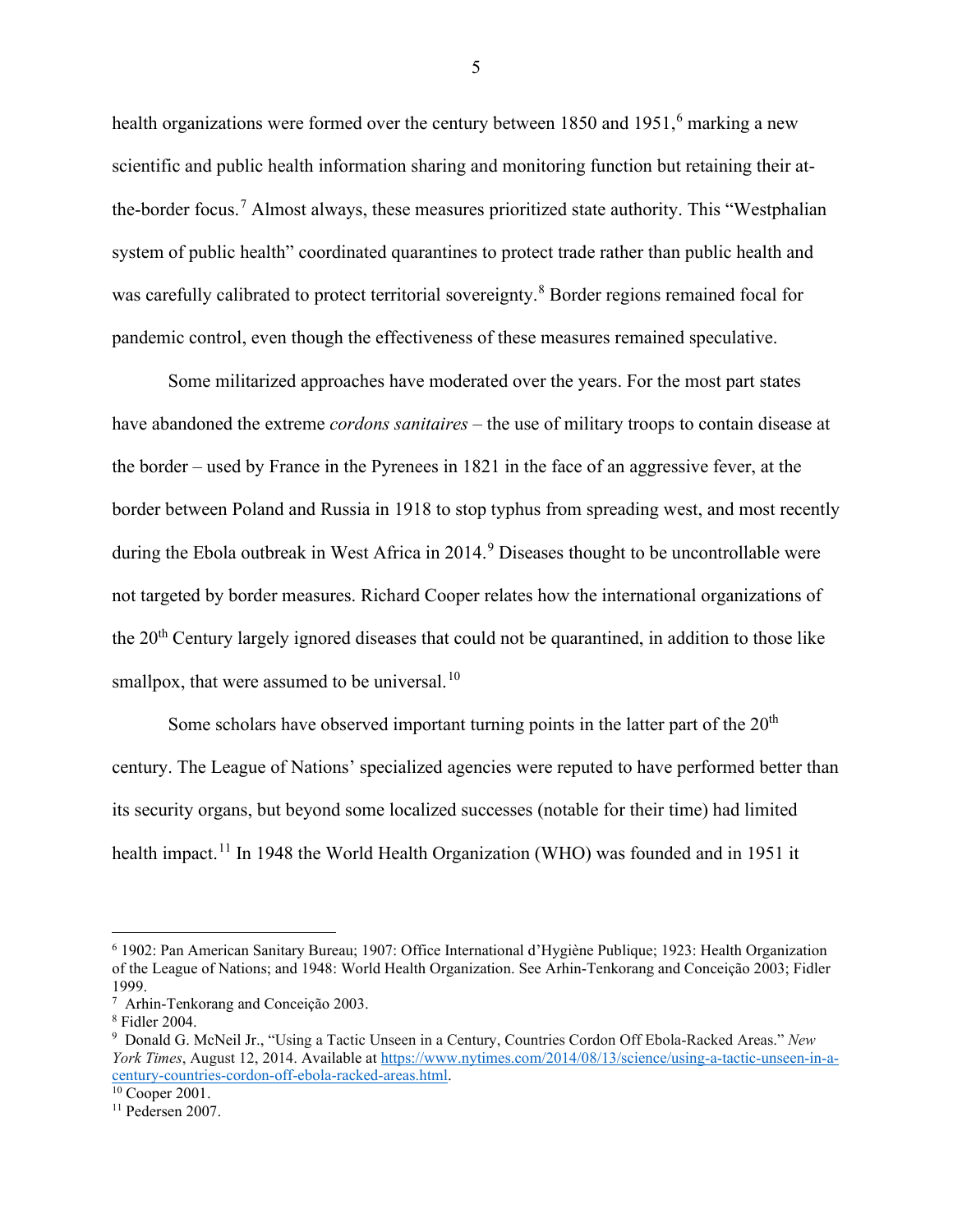passed International Sanitary Regulations which created a single but narrow set of rules for quarantine.<sup>[12](#page-7-0)</sup> The idea was again to control disease with a minimum of interference with world travel and trade.<sup>[13](#page-7-1)</sup> These rules were expanded into the International Health Regulations (IHR) in  $1969<sup>14</sup>$  $1969<sup>14</sup>$  $1969<sup>14</sup>$  and again in 2005<sup>[15](#page-7-3)</sup> to cover a growing range of diseases and risks. These rules also called on WHO members to buttress public health capabilities at ports and airports "in ways that are commensurate with … public health risks and which avoid unnecessary interference with international traffic and trade."[16](#page-7-4) Notably, the IHR has had difficulty anticipating the internal measures that would be appropriate for novel public health threats.

Multilateral accomplishments in pandemic control were modest for most of the  $20<sup>th</sup>$ century. The eradication of smallpox, which was responsible for some 300 deaths world-wide during the 20<sup>th</sup> century, was not small feat but was more of a "Third World Intervention" led by the superpowers than a broader cooperative response.<sup>[17](#page-7-5)</sup> Not until the AIDS epidemic of the late 1980s and the SARS outbreak of 2003 can interstate organizations be said to have actively promulgated internal measures to combat novel pandemics, often at the behest of non-state actors.<sup>[18](#page-7-6)</sup> Development support for domestic pandemic control replaced some of the singular emphasis on international borders as a control strategy. The WHO's more active role signaled to some observers a turning point. According to David Fidler, "The SARS case study not only illuminates governance shifts in public health but helps highlight changes that may be occurring

<span id="page-7-1"></span><span id="page-7-0"></span> $12$  Stowman 1952.<br> $13$  Fidler 2004, 33.

<span id="page-7-2"></span><sup>&</sup>lt;sup>14</sup> World Health Organization, International Health Regulations (1969): Third Annotated Edition. Available at [https://apps.who.int/iris/handle/10665/224469.](https://apps.who.int/iris/handle/10665/224469) 

<span id="page-7-3"></span><sup>&</sup>lt;sup>15</sup> World Health Organization, International Health Regulations (2005). Select provision available at <https://www.ncbi.nlm.nih.gov/books/NBK143718/>

<span id="page-7-4"></span><sup>&</sup>lt;sup>16</sup> International Health Regulations (2005), Article 2.

<span id="page-7-5"></span><sup>&</sup>lt;sup>17</sup> See the Cold War context described in Manela 2010.

<span id="page-7-6"></span><sup>&</sup>lt;sup>18</sup> See for example the discussion in Elbe 2010.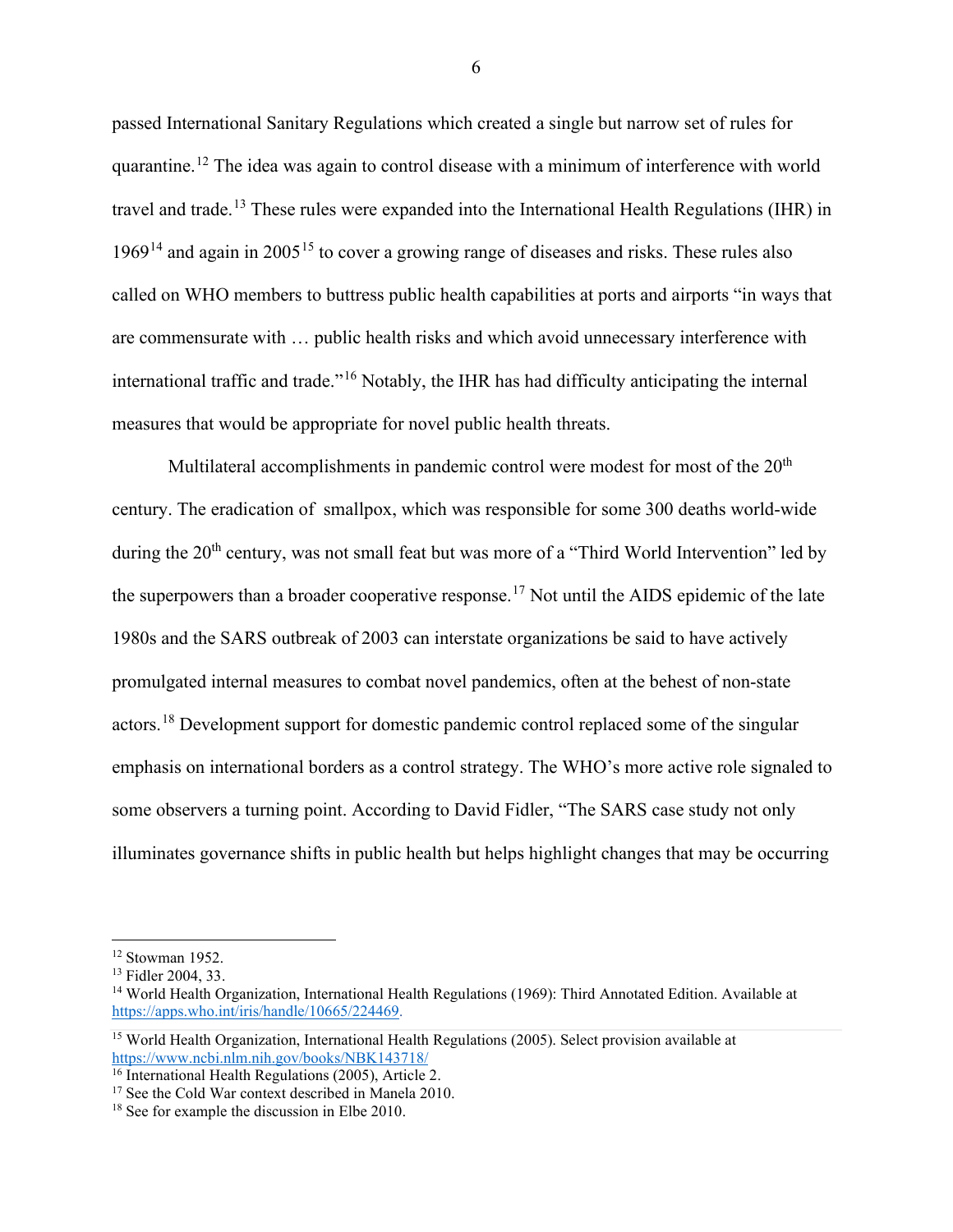to the general structure and dynamics of international relations in the era of globalization."[19](#page-8-0) Even so, no state has surrendered or even pooled significantly its sovereignty over public health. Some even go as far as Indonesia to assert "viral sovereignty" – the right to any medical developments that are made on the basis of a flu strain originating within their territorial jurisdiction.[20](#page-8-1) Clearly, and in light of recent allegations of Chinese noncooperation and USA's withdrawal from the WHO, it is premature to pronounce the death of a "Westphalian" model of pandemic policy response.

Almost every analysis of the global response to pandemics mentions state sovereignty and social sensitivities over public health issues. Hygiene, norms of contact, trust in science, and the personal rights and privacy are often fraught social issues. And yet disease control may require domestically costly changes in beliefs and behavior. Lack of (or resistance to) scientific knowledge has made it easier to rely on border controls than internal mitigation strategies We believe a case can be made for the attractions of border security in case of COVID-19, especially as we will argue, for states invested in a narrative of the need for defense at the border.

# **II. The Case of COVID-19**

Border policies have been a big part of the response to containing "viruses that know no boundaries." But why? In this section we set the stage for an answer. Our central claim is that despite the intensification of globalization, and (often) despite scientific evidence, unilateral border control is a very tempting tool for sovereign states to wield in the face of a pandemic. A remarkable 186 countries responded to the contemporary coronavirus with external border restrictions, targeting travel from an average of 163 countries. <sup>[21](#page-8-2)</sup> By contrast, only 127 countries

<span id="page-8-0"></span><sup>19</sup> Fidler 2004, 8.

<span id="page-8-1"></span> $20$  Elbe 2010, 171.

<span id="page-8-2"></span> $21$  Cheng et al. 2020.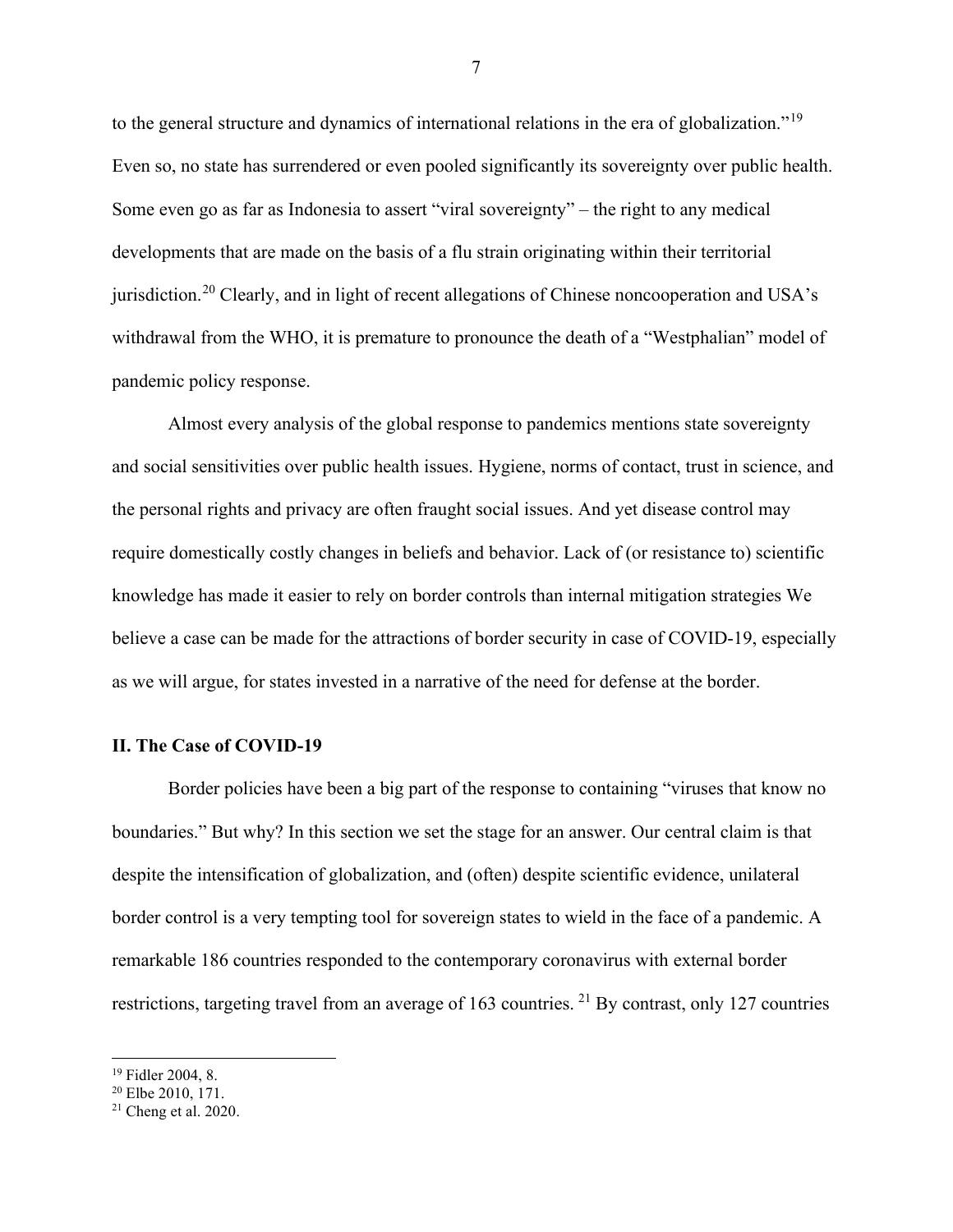have enacted social distancing provisions, and often with much weaker enforcement.<sup>[22](#page-9-0)</sup> Land borders have also been particularly focal. By our count, 92 countries had fully or partially closed their land borders by March 24. Even the internal borders of the European Union saw a return to border controls rare since the establishment of the Schengen Zone.<sup>[23](#page-9-1)</sup> Rhetorical bordering is also on the rise with several state leaders speculating about the foreign origin of the virus, often in derogatory terms.

Such an overwhelming response might be understandable, if science spoke with a clear voice about border restrictions. However, the choice to institute border controls and closures are not generally driven by the data. A review of the scientific evidence available before the COVID-19 outbreak suggests that border controls, as they are generally implemented, are a rather ineffective way to control pandemics.<sup>[24](#page-9-2)</sup> Most of these studies demonstrate that controls at the border must be implemented very early in the spread of the pandemic – often well before the available evidence clearly indicates a threat. Studies have shown that social distancing is more effective than border controls for delaying the peak of pandemic infections.<sup>[25](#page-9-3)</sup> There may be a limited case for small isolated island states such as New Zealand<sup>[26](#page-9-4)</sup> or Taiwan, but border closure alone has not been shown to be effective and has been recommended against by the World Health Organization.<sup>[27](#page-9-5)</sup> In short, even though travel bans and border restrictions are of limited

<span id="page-9-0"></span> $22$  Ibid.

<span id="page-9-1"></span>**<sup>23</sup>** For a list of notifications, see European Commission, "Temporary Reintroduction of Border Control." Available at https://ec.europa.eu/home-affairs/what-we-do/policies/borders-and-visas/schengen/reintroduction-border-<br>control en.

<span id="page-9-2"></span> $\overline{^{24}}$  Bier 2020.

<span id="page-9-3"></span><sup>25</sup> Cacciapaglia and Sannino 2020.

<span id="page-9-4"></span><sup>26</sup> Boyd et al. 2017.

<span id="page-9-5"></span><sup>&</sup>lt;sup>27</sup> See WHO, [https://www.euronews.com/2020/03/13/world-health-organization-don-t-expect-travel-bans-to-beat](https://www.euronews.com/2020/03/13/world-health-organization-don-t-expect-travel-bans-to-beat-coronavirus)[coronavirus.](https://www.euronews.com/2020/03/13/world-health-organization-don-t-expect-travel-bans-to-beat-coronavirus) See Bier 2020.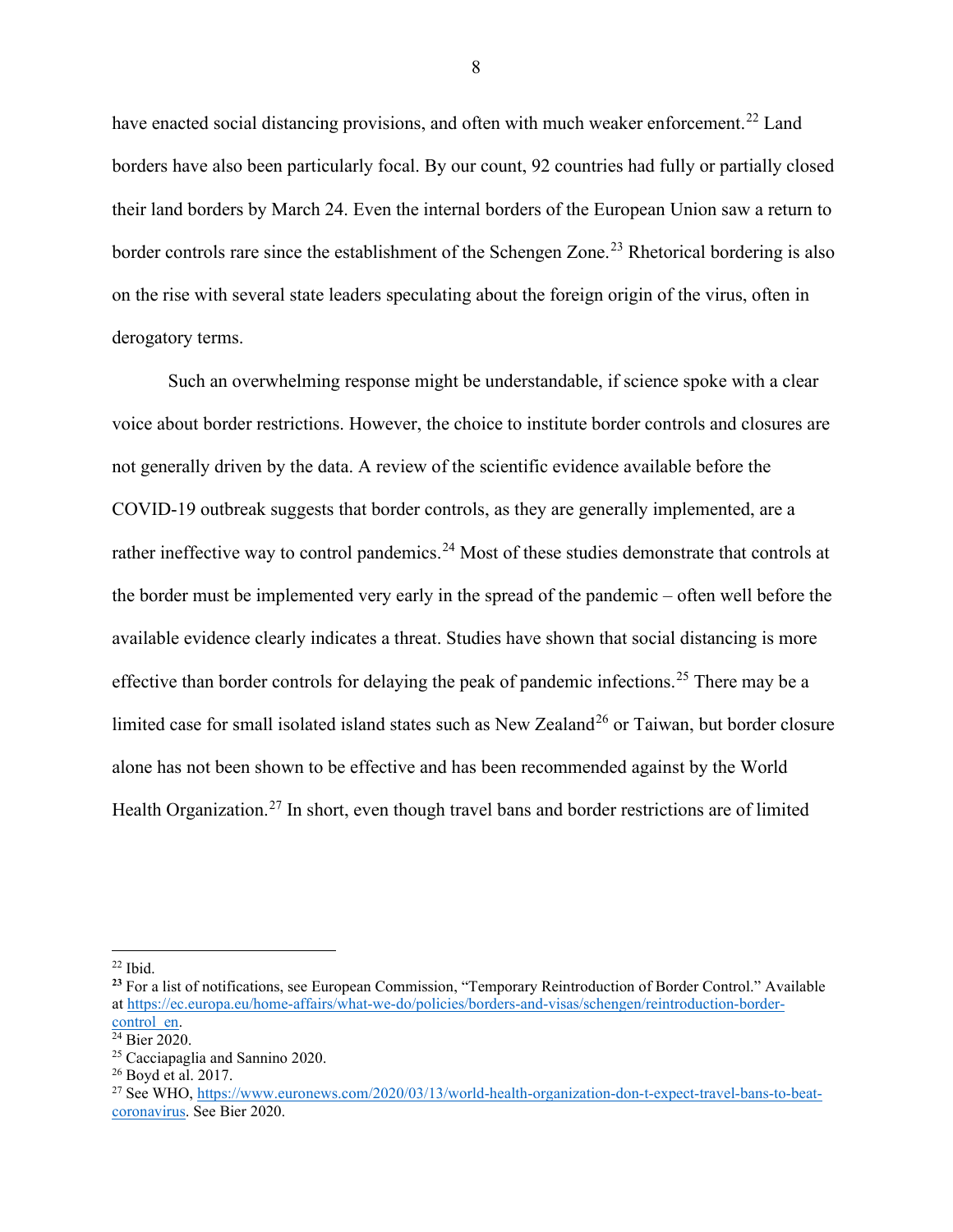utility – very stringent ones at best buying a week or so to put domestic measures in place<sup>[28](#page-10-0)</sup> – they are the policy of choice in most countries around the world.

## *Pandemics and the Problem of Uncertainty*

Why reach for border restrictions? One reason is that pandemics almost always introduce radical uncertainty into decision making. Experience bears this out. The emergence of the novel H1N1 virus compounded a list of unknowns: the scale of the problem, the range of (initially) small-scale trade-offs, uncertainty around detection and treatment, and of course the probability that modest numbers of cases will result in widespread outbreak.[29](#page-10-1) And what is learned from previous experience is not always relevant across the range of pandemic cases; influenzas alone involve so much genetic variation that it is difficult to predict their behavior, leading virologists to characterize pandemic influenzas as "certain uncertainties."<sup>[30](#page-10-2)</sup> Importantly, uncertainty has consequences for whether, when, and which policy actions are taken. Uncertainty was probably a central reason for official decisional paralysis in the Ebola crisis, for example.<sup>[31](#page-10-3)</sup>

Then there are the uncertainties introduced by governance structures and policy communication. Whether uncertainty is acknowledged can differ across governance levels, illustrated by the confusion between federal state and local authorities in the United States, Mexico and Brazil, not to mention among the member states of the EU and the European Commission. [32](#page-10-4) Communicating uncertainty itself is a sensitive policy problem: to frankly admit uncertainty can undermine public confidence.<sup>[33](#page-10-5)</sup> One study found that the communication of

<span id="page-10-0"></span> $28$  Wells et al. 2020 conclude that despite being some of the strictest in the world, China's "border control measures, such as airport screening and travel restrictions, have …likely slowed the rate of exportation from mainland China to other countries, *but are insufficient to contain the global spread of COVID-19."* [Italics added.]

<span id="page-10-1"></span><sup>&</sup>lt;sup>29</sup> Reflecting on H1N1, see Lipsitch et al. 2009.

<span id="page-10-2"></span><sup>30</sup> Morens and Taubenberger 2011.

<span id="page-10-3"></span><sup>&</sup>lt;sup>31</sup> Karlsen and Kruke 2018; Leduc and Liu 2020.<br><sup>32</sup> Versluis, van Asselt, and Kim 2019.

<span id="page-10-4"></span>

<span id="page-10-5"></span><sup>&</sup>lt;sup>33</sup> Backus and Little forthcoming; Driedger, Maier, and Jardine 2018.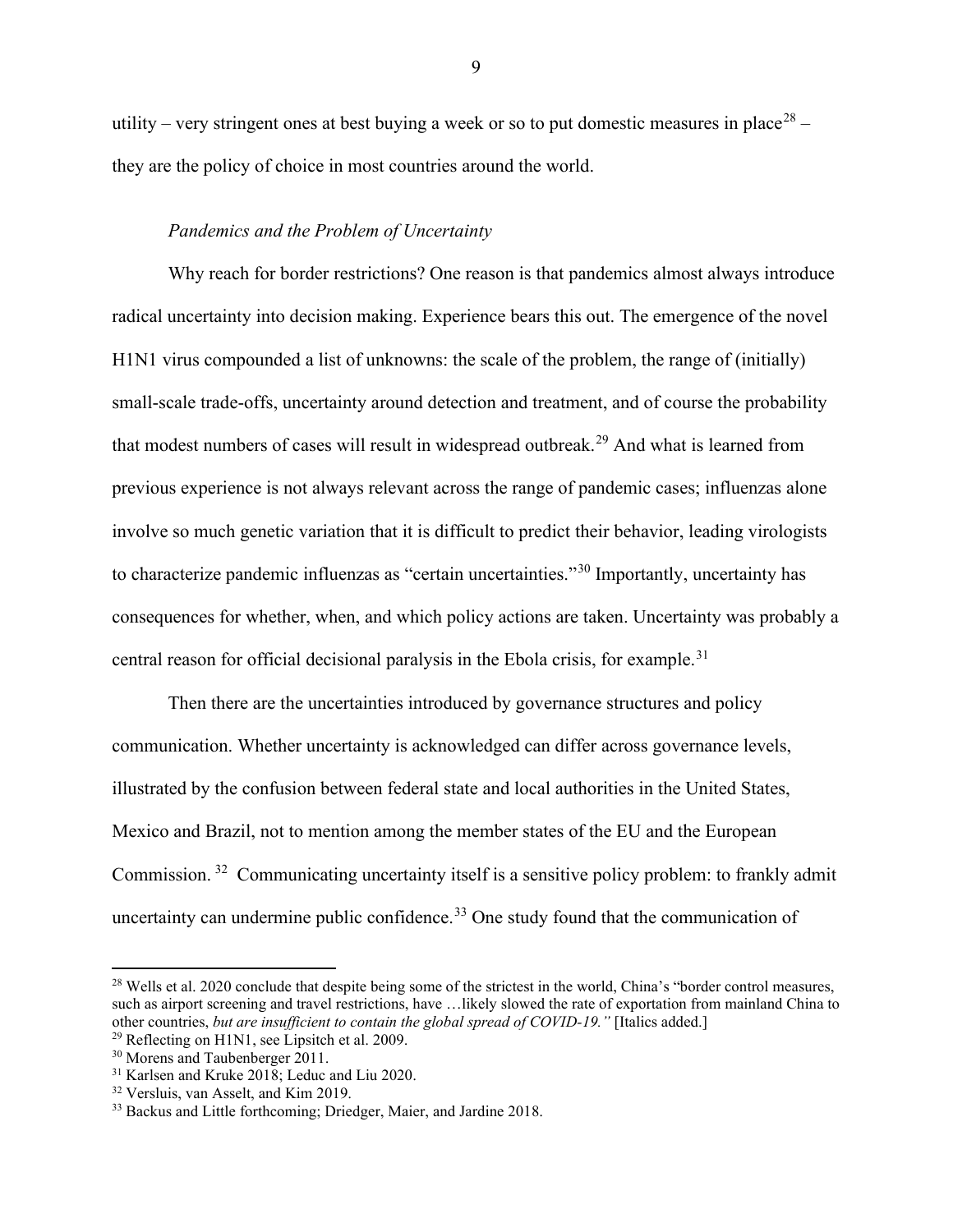uncertainty undermined collective action by "personalizing" responses to pandemic risks.<sup>[34](#page-11-0)</sup> Others have emphasized that the first-order problems associated with scientific and policy uncertainty are compounded when they reverberate throughout the economy,  $35$  rendering the assessment of trade-offs even more problematic.

International borders are a handy heuristic for decision-making under uncertainty. They are focal and represent authoritative national power. Restricting them tends to impose lower costs on residents than internal restrictions on movement or business closures. Border restrictions are in this sense a good political bet for most leaders: they are fast and frugal.<sup>[36](#page-11-2)</sup>

## *Border Anxiety – a New Pandemic?*

Why then do states decide to respond to the inherent uncertainty pandemics present by limiting cross border movement? Why and under what conditions are border restrictions considered a prudent policy choice? One possibility is that publics and politicians have been priming a narrative of "dangerous others;" now, contagious foreign disease is just one more example of the broad and deep "border anxieties" that we have seen evidenced across a spectrum of issues over the past few decades.<sup>[37](#page-11-3)</sup> This anxiety has been on display, for example, in debates in the United Nations General Assembly, where border issues are drastically on the rise as a proportion of all official public discourse, and has trended decisively negative over the past

<span id="page-11-0"></span><sup>34</sup> Davis 2019.

<span id="page-11-1"></span><sup>35</sup> Baker et al. 2020.

<span id="page-11-2"></span><sup>&</sup>lt;sup>36</sup> This phrase comes from management decision making under uncertainty by pairwise comparison (Luan, Reb, and Gigerenzer 2019), but seems an appropriate description in this context as well.

<span id="page-11-3"></span><sup>&</sup>lt;sup>37</sup> For a discussion relating to migration, see Almond 2016.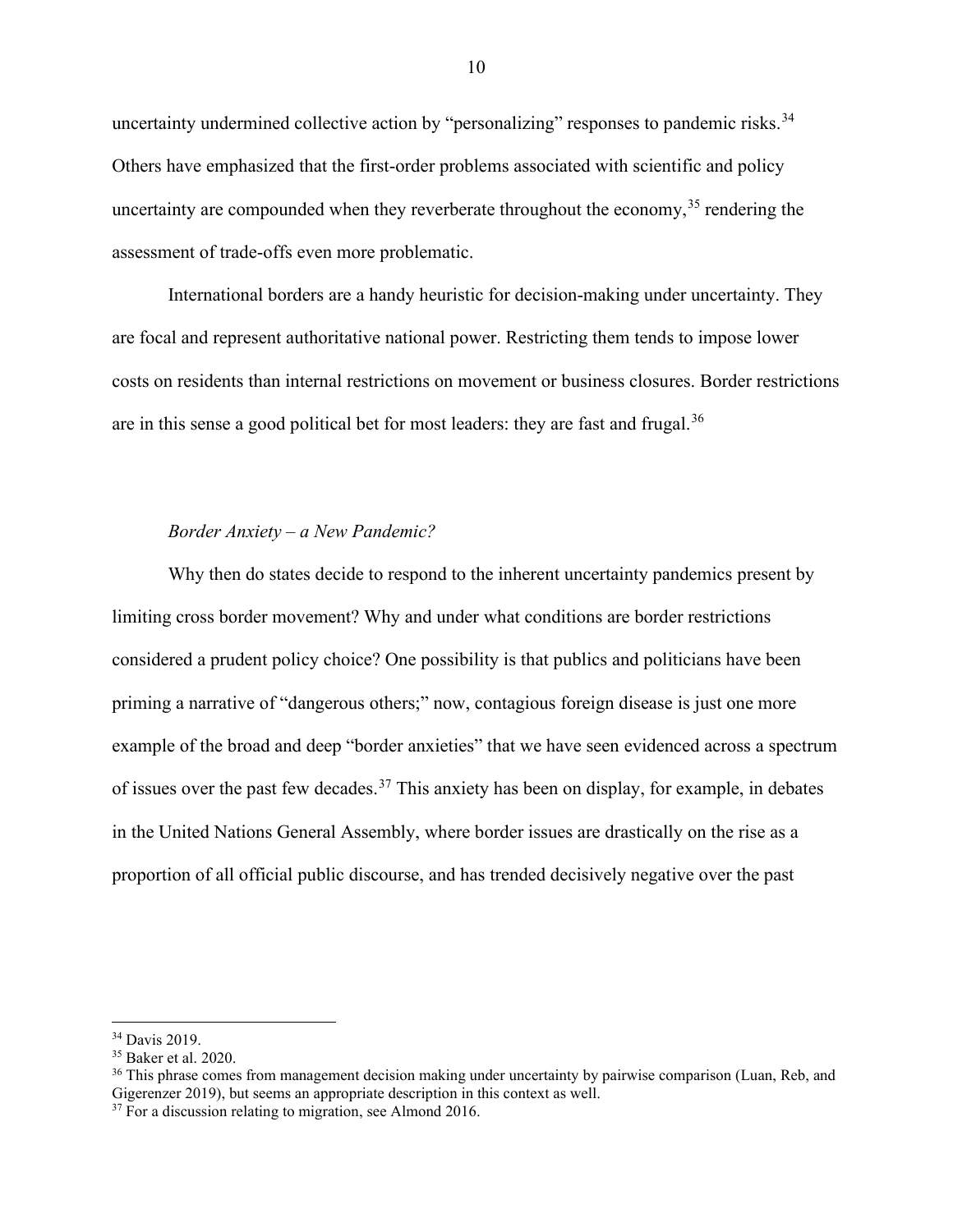decade.[38](#page-12-0) It is possible that the general anxiety around non-state forces at the border has simply been reproduced as a motivated response to the COVID-19 pandemic.

Border anxieties are also reflected in changes to the built environment along international borders. It is well known that states have constructed walls and fences along these zones.<sup>[39](#page-12-1)</sup> Border crossings increasingly bristle with the infrastructural capacity to filter a broad range of threats – from smuggled goods, to unwanted migrants, to local militias and neighboring militaries. Land borders provide a stark visual impression of this development. Figure 1 displays the thickening of filtering capacity at the US-Mexican border over two decades, but the trend is world-wide. Satellite and high-altitude imagery reveal the uneven but unmistakable build up official buildings, gates and barriers, and pull-out lanes where pedestrians and vehicles can be held for inspection.<sup>[40](#page-12-2)</sup>



 *Figure 1:* **Example of the build-up of "filtering capacity" at the US-Mexican border near Laredo/Nuevo Laredo, 1995, 2002, 2010, 2015.** Images from Google Earth, at 27.5972898,-99.536867. Average border orientation scores (discussed below) range from approximately 0.8 in 2002 to 2.2 in 2015.

The erection of walls, police stations, and filtering infrastructure at interstate borders demonstrates how focal borders have become for enacting national security policies. The concept of *border orientation* helps to summarize this trend over time and space.<sup>[41](#page-12-3)</sup> It taps the extent to which the State is committed to filtering the movement of goods and people as they move into

<span id="page-12-0"></span><sup>38</sup> Simmons and Shaffer 2019.

<span id="page-12-1"></span><sup>39</sup> Carter and Poast 2015; Hassner and Wittenberg 2015; Avdan and Gelpi 2017.

<span id="page-12-2"></span><sup>40</sup> Simmons and Kenwick 2020.

<span id="page-12-3"></span><sup>41</sup> Ibid.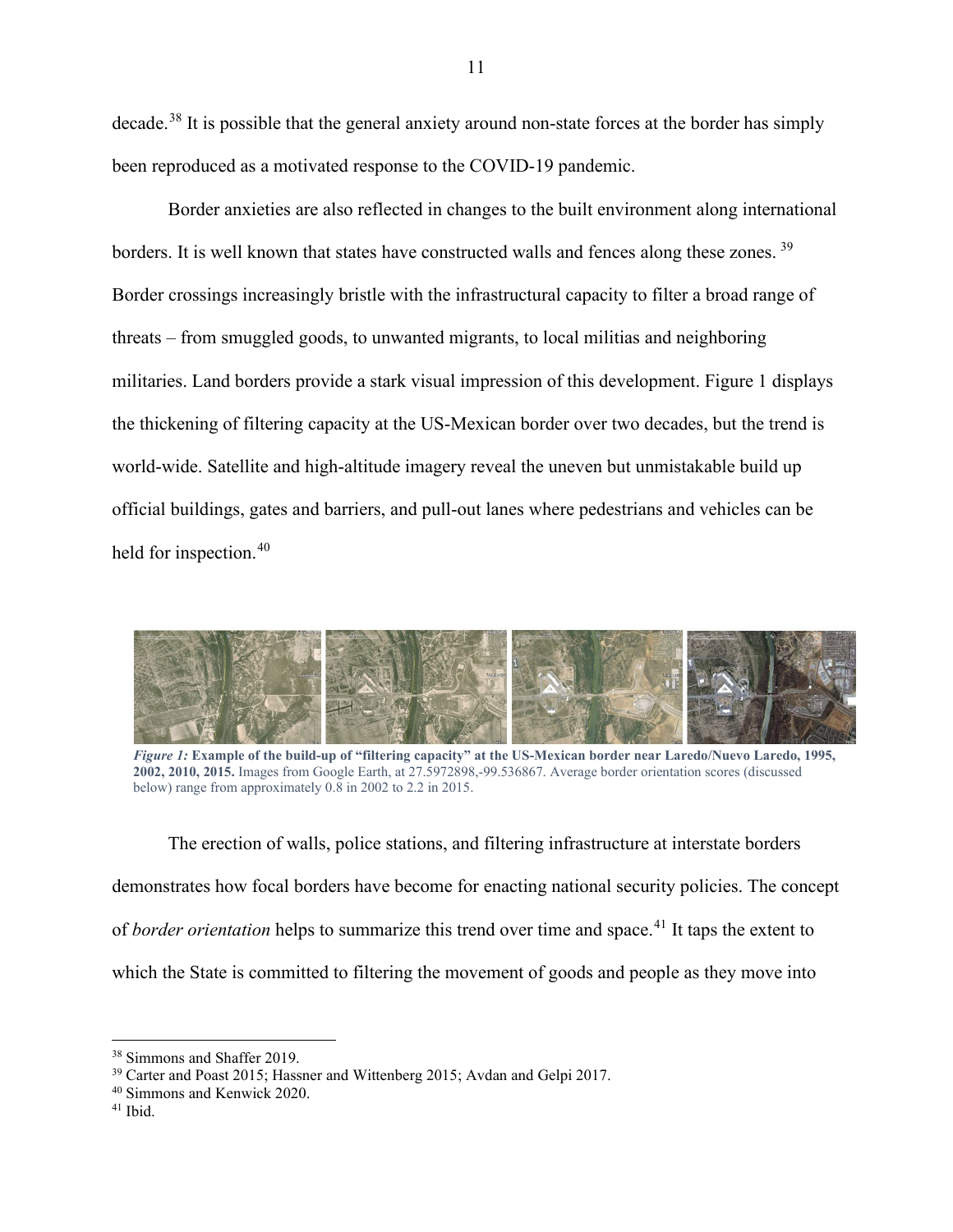and out of their territory. Border orientation ranges from very permissive, where few means are taken to project control of state borders, to very controlling, where countries make large investments to assert control over ports of entry and the border region. Like many political traits, border orientation is latent and cannot be observed directly; it can, however, be inferred based on the physical investments manifest in the built environment. In our previous work, we have generated an estimate of border orientation using a latent variable modeling framework based on: (1) whether a country has built inspections facilities along roads crossing international borders;  $42$ (2) whether a country disproportionately polices its borders relative to the interior region; and (3) whether a country has built border walls facing its neighbors.<sup>[43](#page-13-1)</sup> The scores generated by a latent model of observed infrastructural investments represent a commitment to display authority at the border, with higher score representing more controlling border orientations.

Over the past twenty years, countries have increasingly adopted controlling orientations, reflecting a concern about real and perceived threats across international borders. As displayed in Figure 2, we estimate that average border orientation has increased over the past two decades, with an inflection point that coincides with the 2008 financial crisis.<sup>[44](#page-13-2)</sup> This growth indicates that countries were already primed to see their borders as a means of defense, even before the risk of transnational contagion emerged. Not only have border closures spread more quickly than the virus did across borders, we are also seeing more unilateralism, and fewer attempts to coordinate internationally than we did in previous historical eras. It is perhaps no wonder then that the

<span id="page-13-0"></span><sup>42</sup> Data obtained from Carter and Poast 2015.

<span id="page-13-1"></span><sup>&</sup>lt;sup>43</sup> The resulting measure is approximately normal, with a mean centered near zero, and an approximate range of -3 to 3.

<span id="page-13-2"></span><sup>&</sup>lt;sup>44</sup> As Simmons and Kenwick (2020) demonstrate, this pattern persists for virtually every region in the world with the exception of Western Europe.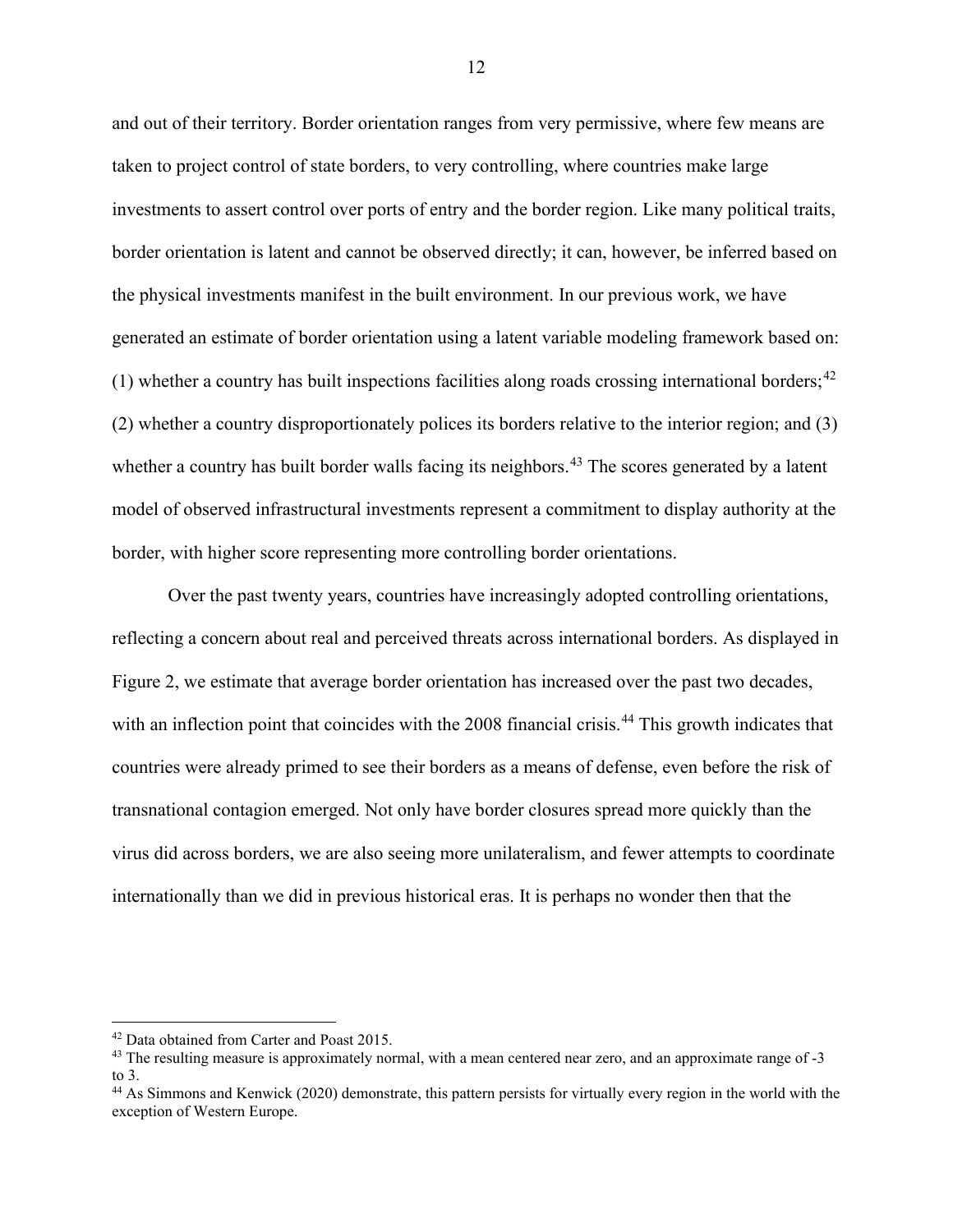"post-Westphalian," at-the-source responses Fidler (2004) associated with AIDS and SARS, have given way to retrenchment.

Borders are focal for pandemic policy, since they are an "obvious" starting point for a state to exert its authority.<sup>[45](#page-14-0)</sup> Border controls satisfy the need to do something quickly, decisively, and without raising questions of a state's legitimate right to act. This is clearly not true for actions taken by the WHO,<sup>[46](#page-14-1)</sup> nor for internal regulations to stay home; witness the protests that have sprung up around the United States but also in Europe, South Asia, Africa and the Middle East.[47](#page-14-2) Border controls inconvenience relatively few nationals, yet satisfy the need for the State to appear to provide security. Meanwhile, border restrictions preserve (possibly fictitious) ideas that the threat is foreign, the State is competent, and the domestic population is, and can be kept, wholesome and healthy. For these reasons, border restrictions are attractive in a pandemic, especially for states that have invested in the symbols and structures of control.

<span id="page-14-0"></span><sup>&</sup>lt;sup>45</sup> The international relations literature develops the idea of borders as focal point for purposes of making territorial claims internationally. Goemans and Schultz 2016. Our argument suggests an analogous purpose for domestic policy.

<span id="page-14-1"></span><sup>46</sup> See Stephen Buranyi, "The WHO v coronavirus: why it can't handle the pandemic." *The Guardian*, April 10, 2020. Available a[t https://www.theguardian.com/news/2020/apr/10/world-health-organization-who-v-coronavirus](https://www.theguardian.com/news/2020/apr/10/world-health-organization-who-v-coronavirus-why-it-cant-handle-pandemic)[why-it-cant-handle-pandemic](https://www.theguardian.com/news/2020/apr/10/world-health-organization-who-v-coronavirus-why-it-cant-handle-pandemic)

<span id="page-14-2"></span> $47$  For examples around the world where lock-down orders have been resisted see [https://www.factcheck.org/2020/05/u-s-isnt-the-only-country-with-lockdown-protests/.](https://www.factcheck.org/2020/05/u-s-isnt-the-only-country-with-lockdown-protests/)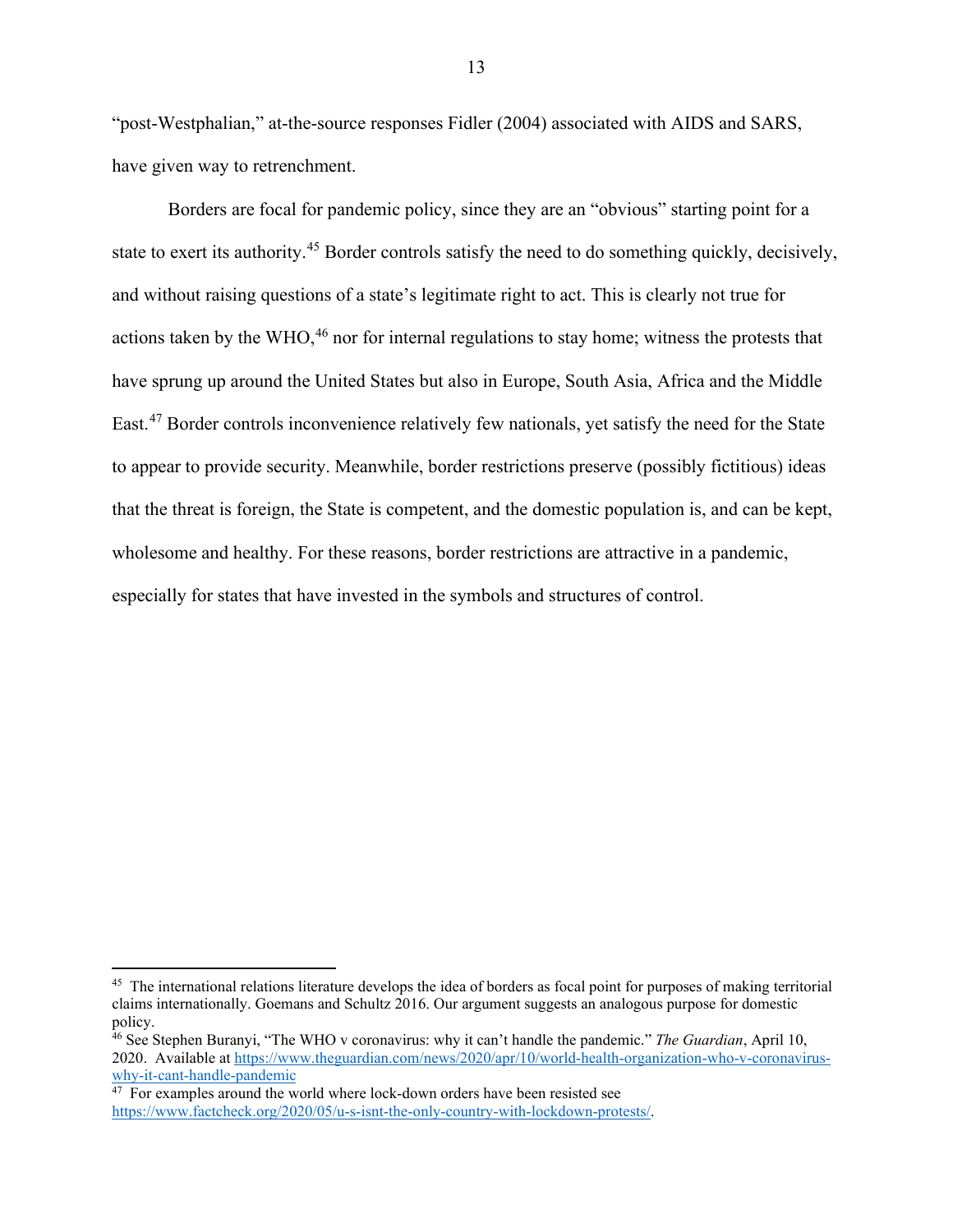

*Figure 2:* **Average global border orientation is intensifying, 2000-2019**. The figure shows estimates of border orientation, a latent concept tapping state ability to project its authority to filter entry and exit at borders and border crossings. Higher values correspond to an increased commitment to filtering at the border. Based on satellite imagery of border crossings, documentation of border walls and fences, and the ratio of police stations in 30 km border zones to the rest of a country. Source: author's database (Simmons and Kenwick, 2020).

*Public Opinion: Demand from Within*

While border orientation is a characteristic of states, it often has foundations in the fears and anxieties of the public. How does mass opinion about border politics set the stage for pandemic response? It is often much easier to sell domestic audiences externalized adjustments through border restrictions than it is to sell to orders to cancel activities, social distance, and stay at home. Not to mention those emasculating masks!<sup>[48](#page-15-0)</sup> Publics experience many of the same uncertainties and anxieties that their leaders do. In addition, they can readily be primed to accept

<span id="page-15-0"></span><sup>48</sup> Teri Carter, "In my red state, people see masks as unmanly. That's Trump's fault." *Washington Post*, June 1, 2020. Available at [https://www.washingtonpost.com/outlook/2020/06/01/red-states-like-mine-people-see-masks-un](https://www.washingtonpost.com/outlook/2020/06/01/red-states-like-mine-people-see-masks-un-manly-that%E2%80%99s%20trumps-fault/)[manly-that's trumps-fault/](https://www.washingtonpost.com/outlook/2020/06/01/red-states-like-mine-people-see-masks-un-manly-that%E2%80%99s%20trumps-fault/)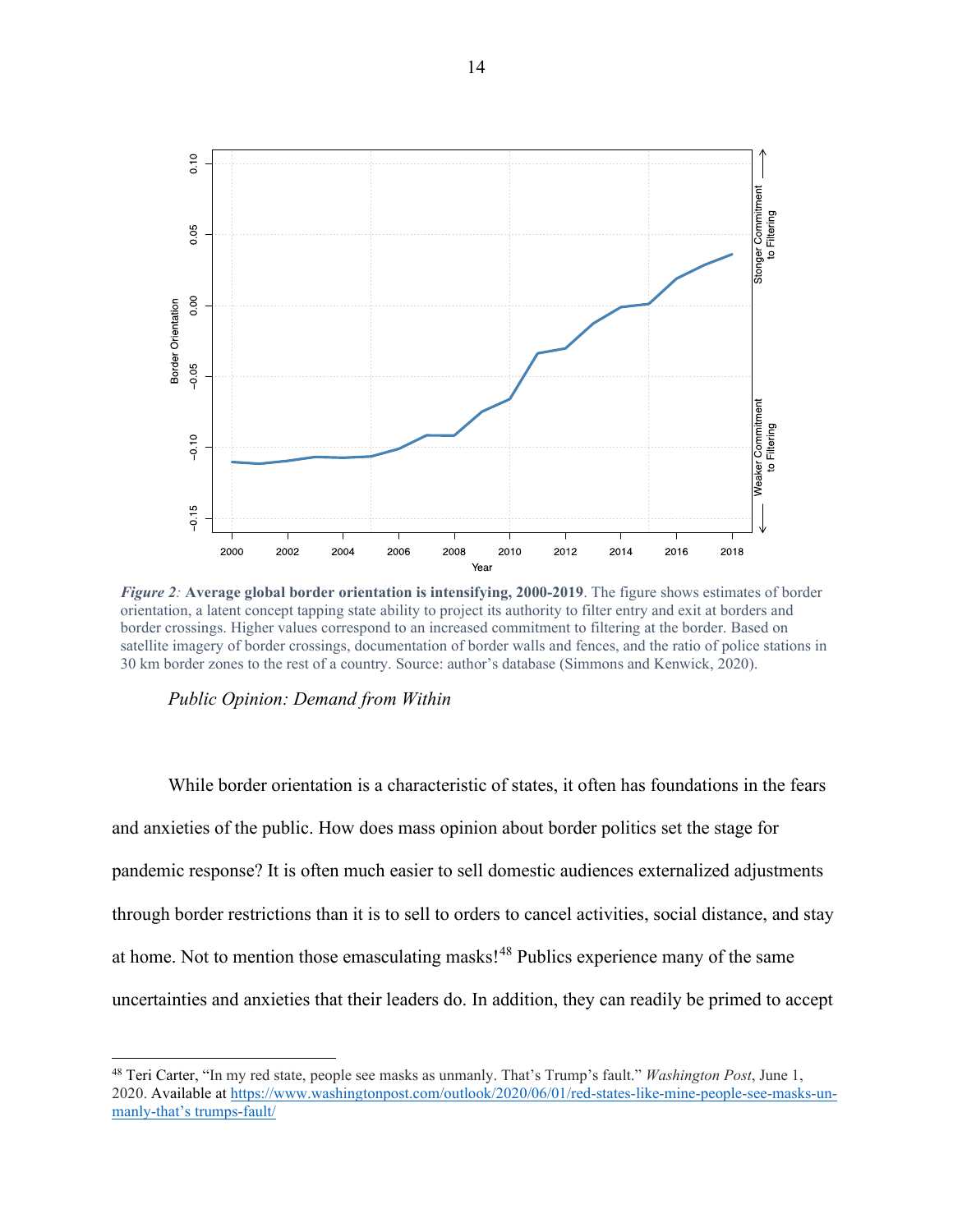border closures by leaders who are incentivized to engage in blame avoidance by framing pandemics as "foreign invasions."[49](#page-16-0) Under these conditions, externalization is likely to be an easier sell than tough internal mitigation measures.

Available polls bear this out. Polls conducted in mid-March 2020 across 12 countries and sampling 12,000 people show that significant majorities – some reaching 80% – support border closures as a response to the COVID-19 pandemic (Figure 3). Such high figures are surprising given the wording of the question: "We should close the borders of [my country] and not allow *anyone* in or out until the virus is *proven* to be contained." (Emphasis added.) Sixty-two per cent of Americans agreed with this statement, even though it was worded to include a self-restriction (*anyone)*. That proportion is about as high as support for border restrictions *on migrants* (not citizens) right after the 9/11 attacks.<sup>[50](#page-16-1)</sup> People appear to favor *even stronger* border restrictions in the current pandemic than they were following the dramatic terrorist attacks in 2001.

<span id="page-16-0"></span><sup>49</sup> Such framing is historically common and includes targeting foreign countries as well as disfavored domestic minorities. See Charles Kenny, "Pandemics Close Borders – and Keep Them Closed." Politico Magazine, March 25, 2020. Available at [https://www.politico.com/news/magazine/2020/03/25/trump-coronavirus-borders-history-plague-](https://www.politico.com/news/magazine/2020/03/25/trump-coronavirus-borders-history-plague-146788)[146788](https://www.politico.com/news/magazine/2020/03/25/trump-coronavirus-borders-history-plague-146788)

<span id="page-16-1"></span>*<sup>50</sup>* For example, in three separate polls ranging between a month and six months after the 9/11 attacks, US residents answered as follows to these analogous questions:

*Question*: Do you favor or oppose temporarily sealing US (United States) borders and stopping all immigration into the US during the war on terrorism? *65% said yes.*

*Question:* During the war on terrorism, do you favor or oppose each of the following measures?)... Sealing US (United States) borders and stopping all immigration for up to two years while the search for terrorists is conducted. *52% said yes.*

Question: During the war on terrorism, do you favor or oppose each of the following measures?)... Sealing US (United States) borders and stopping all immigration for up to two years while the search for terrorists is conducted. 48% said yes. Source: author's database of polls administered in the United States on border security, various years and pollsters.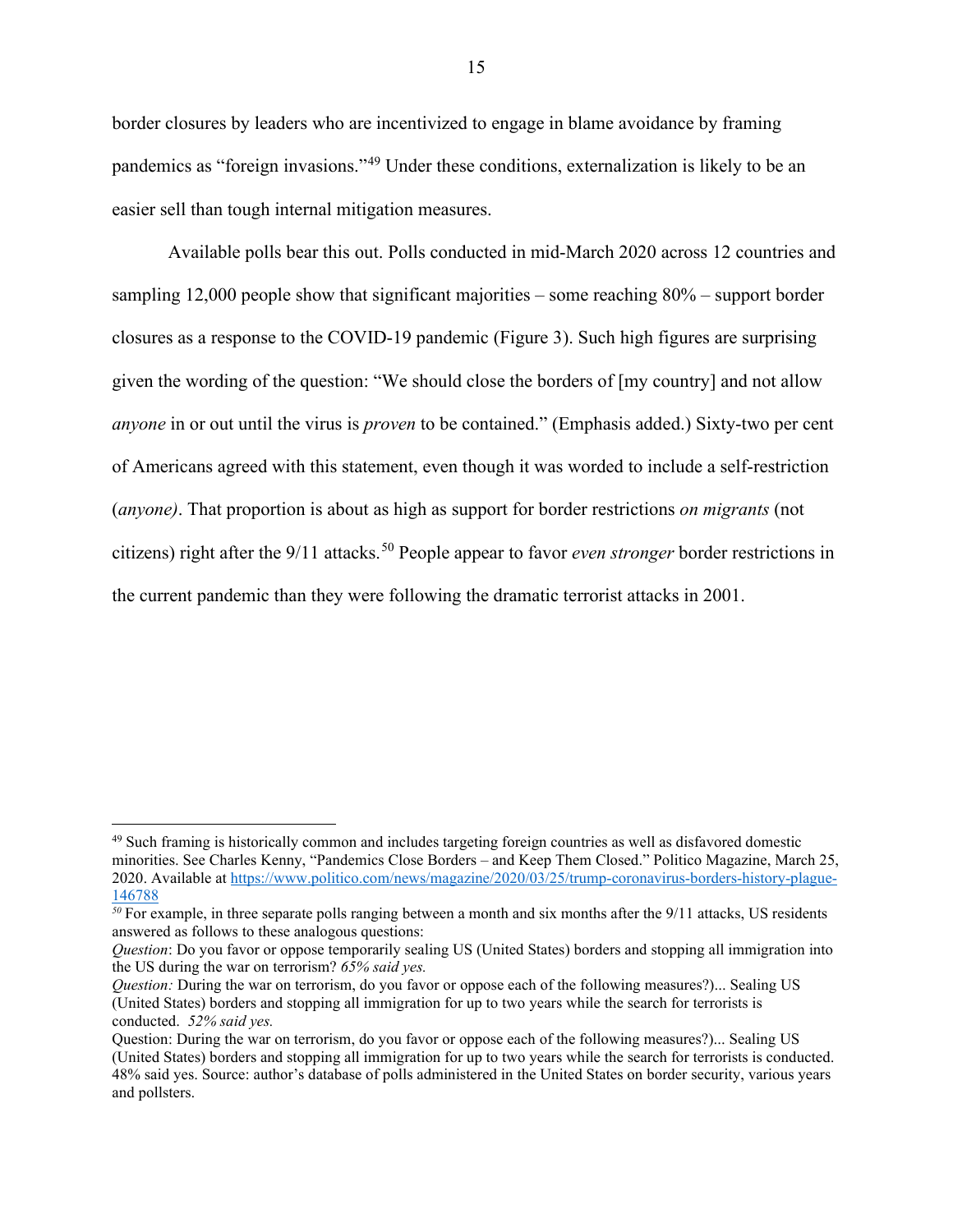



At the time this poll was taken, mid-March 2020, the United States already had about 1,300 confirmed cases and 40 COVID-19 deaths within our borders. *The virus was already within US borders*. Almost all scientifically informed advice was that it was imperative to implement serous internal mitigation measures. Nonetheless, within three days of the poll, the United States government closed the Mexican and Canadian land borders (despite lower infection rates and deaths in those countries) to all non-essential traffic.

Extremely high majorities of the American public – about 8 out of 10 – favored travel bans against China and Europe in late March of 2020. Fewer but still a majority supported school closures and cancelling events, but of the 26% who said these internal measures were an over-

Statement: We should close the borders of my country and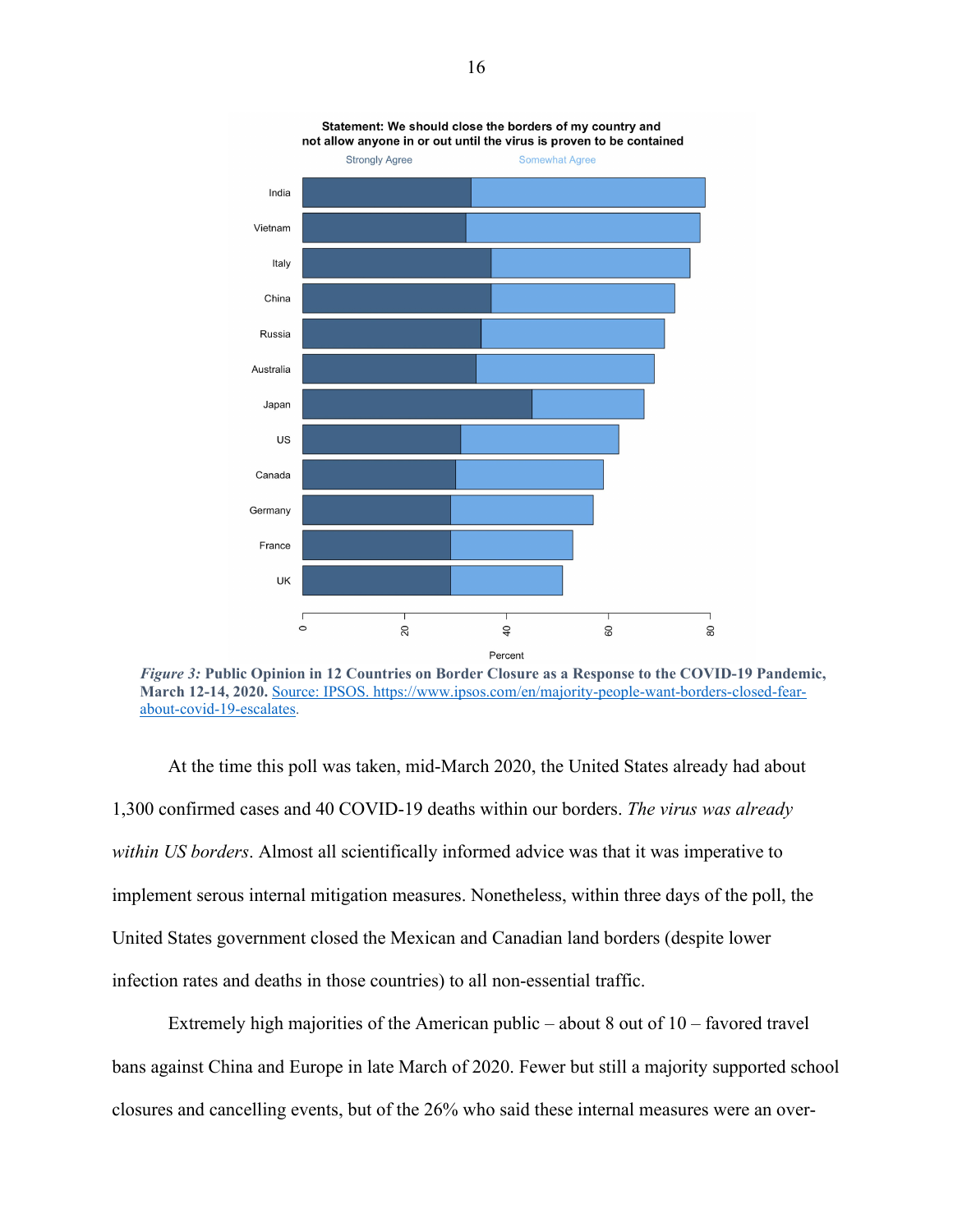reaction, nearly three-quarters still supported travel bans.<sup>[51](#page-18-0)</sup> Despite clear evidence that the virus was already in the US, as news of its spread mounted, more Americans favored travel bans than domestic mitigation policies.

Of course, we do not view domestic attitudes about border restrictions as independent of elite cues and national politics. The need to externalize can be stoked by divisive rhetoric and nationalism. In some cases, public health policies become securitized<sup>[52](#page-18-1)</sup> in familiar ways. War allusions have peppered leaders' speeches, from the Queen of England,<sup>[53](#page-18-2)</sup> to the US President,<sup>[54](#page-18-3)</sup> to the Secretary General of the United Nations.<sup>[55](#page-18-4)</sup> Policy responses have in many cases displayed traces of such militarized rhetoric. Arguably, the securitization of pandemic influenza since the mid-1990s has resulted in policies "driven by national priorities and not the need for a coherent global public health response<sup>"[56](#page-18-5)</sup> among them, border closures especially by states whose authority was already cast to enhance to border control.

In many countries, public opinion demands border protection in the face of the inherent uncertainty pandemics bring. A growing number of states are prepared to accommodate these fears with the authoritative symbols and structures of border security. The combination has consequences for how states have responded to the COVID-19 pandemic, as we illustrate below.

<span id="page-18-0"></span>*<sup>51</sup>* Rasmussen, "Poll: 8 in 10 Americans Support Travel Bans on China and Europe to Limit Coronavirus Spread." Available at https://www.peoplespunditdaily.com/polls/2020/03/18/8-in-10-americans-support-travel-bans-on-<br>china-and-europe-to-limit-coronavirus-spread/.

<span id="page-18-1"></span> $\frac{52 \text{ On security}}{2005}$  Stritzel 2007; Wæver 1995.

<span id="page-18-3"></span><span id="page-18-2"></span><sup>53</sup> "Boris Johnson Hospitalized as Queen Urges British Resolve in Face of Epidemic*" New York Times,* April 5, 2020. Available at [https://www.nytimes.com/2020/04/05/world/europe/coronavirus-queen-elizabeth-speech.html.](https://www.nytimes.com/2020/04/05/world/europe/coronavirus-queen-elizabeth-speech.html) <sup>54</sup> "In coronavirus crisis, Trump says he is a 'wartime president.'" *Washington Post*, March 23, 2020. Video available a[t https://www.washingtonpost.com/video/national/in-coronavirus-crisis-trump-says-he-is-a-wartime-president](https://www.washingtonpost.com/video/national/in-coronavirus-crisis-trump-says-he-is-a-wartime-president-heres-what-thats-meant-in-the-past/2020/03/23/5eb1ef02-49cb-44b3-aa65-f35802166507_video.html)[heres-what-thats-meant-in-the-past/2020/03/23/5eb1ef02-49cb-44b3-aa65-f35802166507\\_video.html](https://www.washingtonpost.com/video/national/in-coronavirus-crisis-trump-says-he-is-a-wartime-president-heres-what-thats-meant-in-the-past/2020/03/23/5eb1ef02-49cb-44b3-aa65-f35802166507_video.html)

<span id="page-18-4"></span><sup>55</sup> António Guterres, ninth Secretary-General of the United Nations, "This war needs a war-time plan to fight it." March 20, 2020. Available a[t https://www.un.org/en/coronavirus/war-needs-war-time-plan-fight-it.](https://www.un.org/en/coronavirus/war-needs-war-time-plan-fight-it)

<span id="page-18-5"></span><sup>56</sup> Kamradt-Scott and McInnes 2012, S107.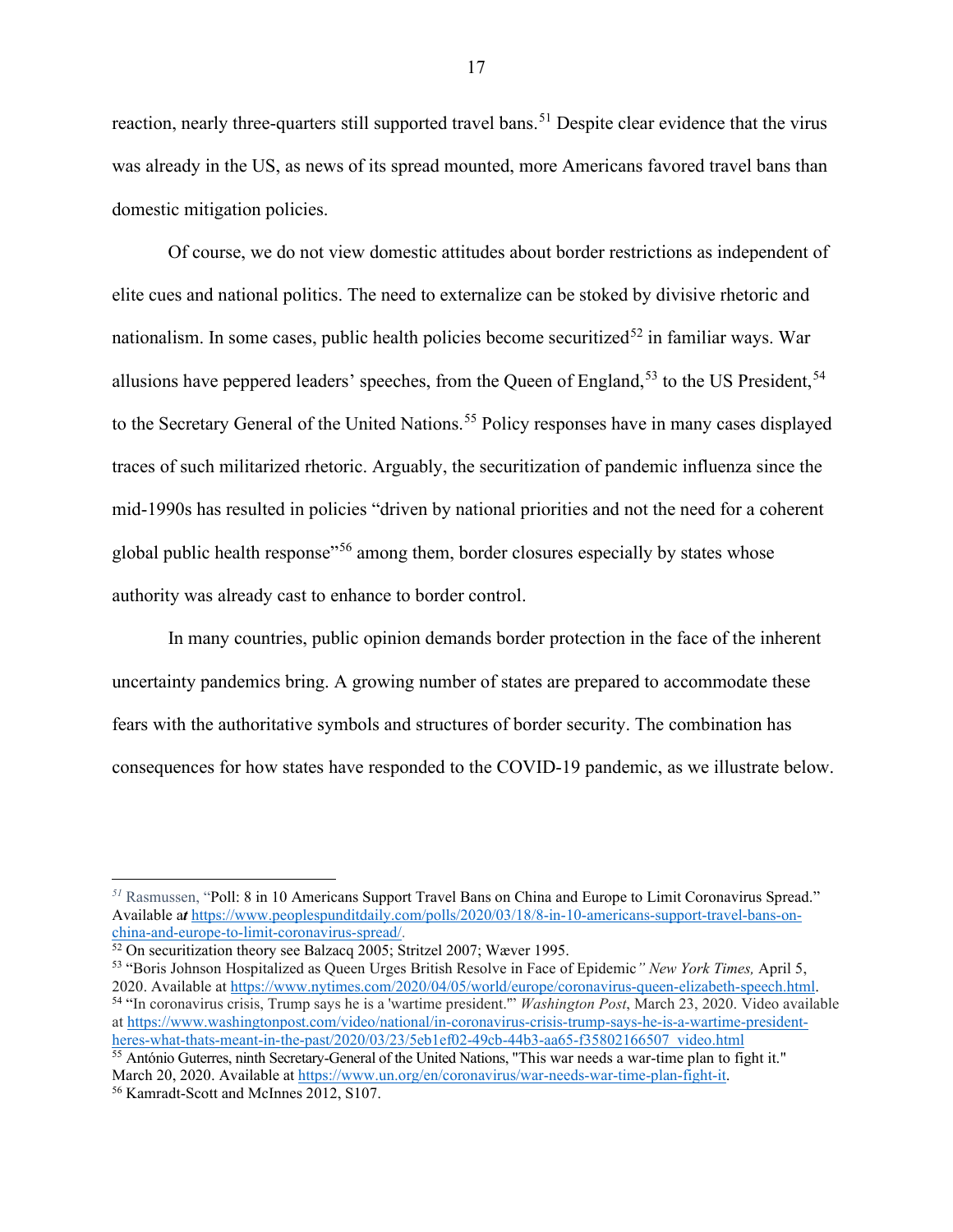## **III. Border Closures and COVID: An Empirical Investigation**

The COVID pandemic has brought together the demand for protection from "foreign" virus threats with the supply of authoritative investments at the border to torque policy responses away from internal adjustments and toward externalization in the form of border closures. To illustrate the plausibility of at least the supply half of this claim, we use *border orientation* as a key explanatory variable, and rely on data provided by the Oxford COVID-19 Government Response Tracker as the dependent variable.<sup>[57](#page-19-0)</sup> This response tracker records information on whether and when governments have enacted various policies to combat COVID-19. At present, the data range from January 1 to June 17, 2020. While these data are clearly not suitable to make broad claims about how the COVID-19 crisis will be resolved, they are uniquely suited to exploring states' initial responses.

We make use of two measures derived from these data. First, to identify measures directed primarily toward foreign populations, we rely on the data set's international travel control indicator, which includes five ordered categories: no measures taken, screening, quarantine arrivals from high-risk regions, ban on arrivals from some regions, and ban on all regions or total border closures. While these measures impact both foreign populations and citizens returning from abroad, they nevertheless approximate external control measures implemented at international ports of entry.<sup>[58](#page-19-1)</sup> Second, we construct a weighted average of the internal measures countries take to mitigate the domestic spread of the virus. These include school closures, workplace closures, cancellation of public events, restrictions on gatherings, closure of public transport, stay at home requirements, restrictions on internal movement, and

<span id="page-19-0"></span><sup>57</sup> Hale et al. (2020). Available at [https://www.bsg.ox.ac.uk/research/research-projects/coronavirus-government](https://www.bsg.ox.ac.uk/research/research-projects/coronavirus-government-response-tracker)[response-tracker](https://www.bsg.ox.ac.uk/research/research-projects/coronavirus-government-response-tracker)

<span id="page-19-1"></span> $\frac{58}{10}$  Future research should relax this assumption and specifically test for distribution of expected costs by controlling for external trade/travel dependence.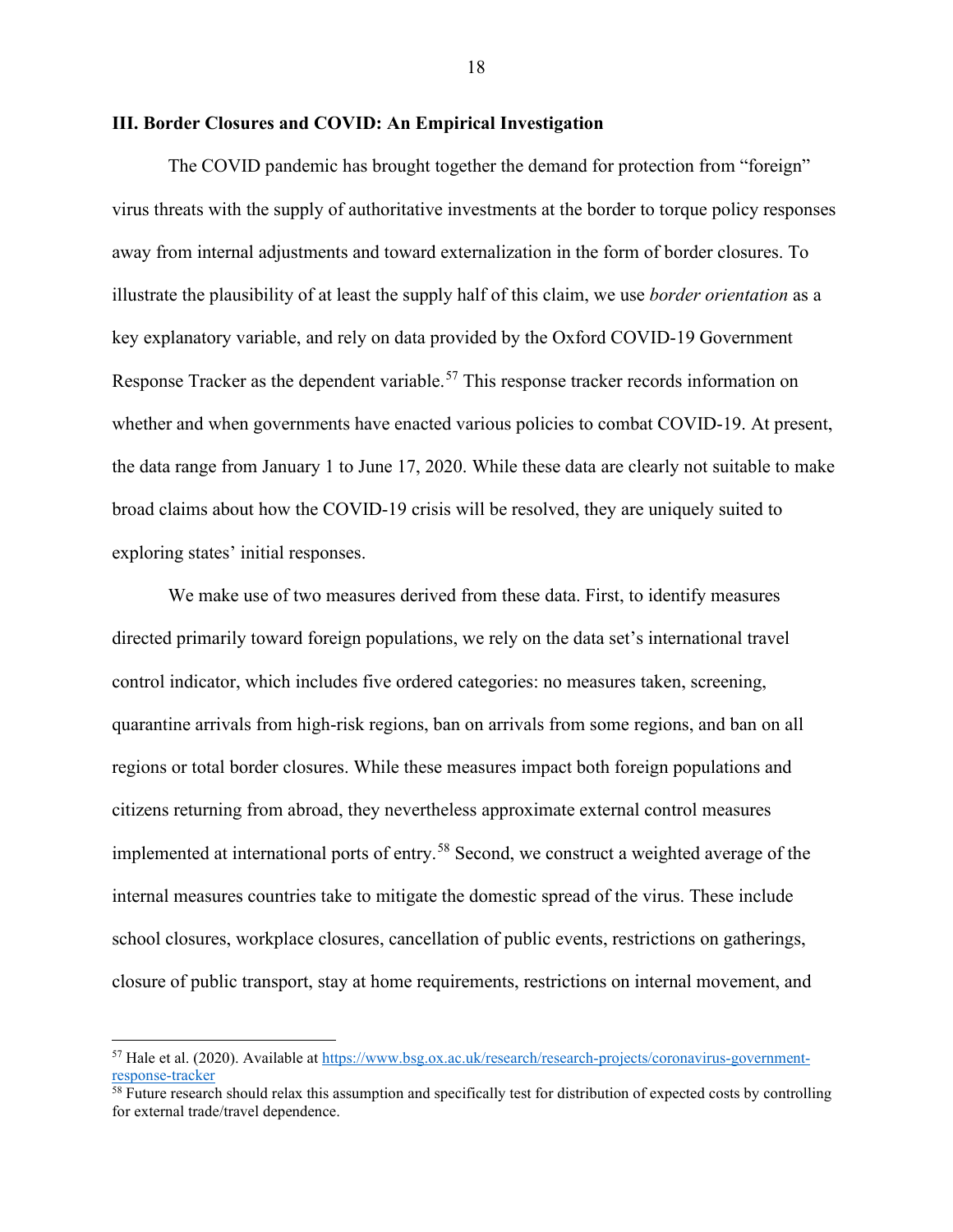public information campaigns.[59](#page-20-0) Although the external control index is an ordinal five-point scale and the internal control index is virtually continuous, we transform each to range from 0, corresponding to minimum control, and 100, reflecting maximal controls. Comparing the *stringency of response* across these two dimensions approximates the balance of policies a country adopts that fall disproportionately on domestic and foreign populations.

Figure 4 displays the global mean values for internal and external control measures across time. While these two variables are measured on separate scales, their relationship to each other over time is telling. Countries responded to the global outbreak first with external controls, and only secondarily with internal control measures. That these external controls were often implemented at a time when the WHO recommended *against* their use further underscores the return to at-the-border controls as pandemic response, perhaps reflecting the intensifying concern about border security over past two decades. However, this might also reflect a reasonable impulse to contain the virus before more painful mitigation strategies become necessary – after all, studies have shown that to be effective restrictions such as travel bans must be early.<sup>[60](#page-20-1)</sup> And yet, some countries continued to ratchet up external controls even after containment had failed, as did the United States at its land borders with Canada and Mexico. Figure 4 reveals that countries have eased external controls more slowly than they have internal controls. This evidence is consistent with the externalization processes described in the previous section—in times of pandemic, there is an inclination to disproportionately implement costly policies that affect international actors relative to domestic constituents.

<span id="page-20-0"></span> $59$  The resulting measure is computed identically to the stringency index described in Hale et al. (2020) except that we remove the travel control indicator, given our interest in differentiating between policies targeting domestic and international populations.

<span id="page-20-1"></span><sup>60</sup> See the studies reviewed in Bier 2020.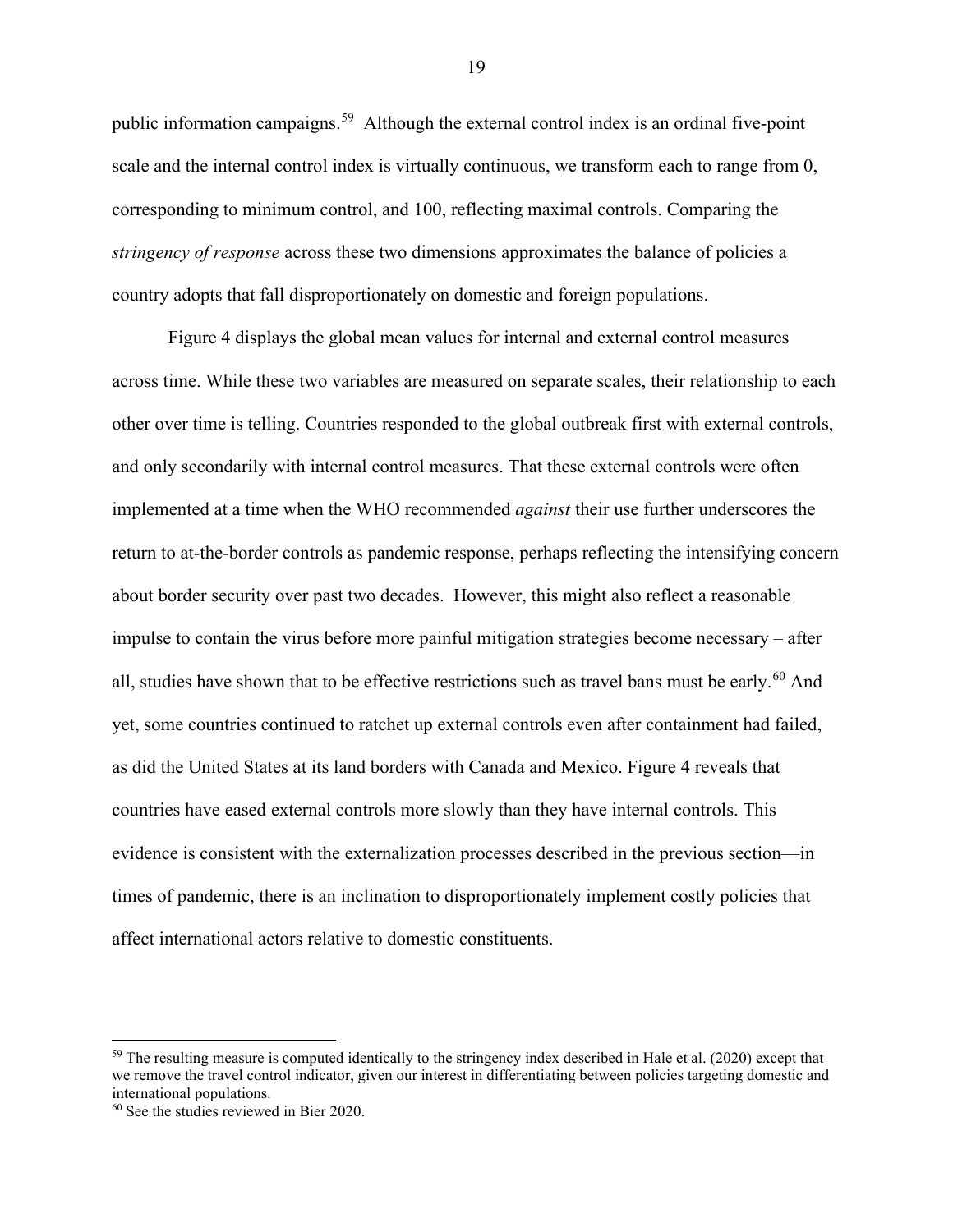

*Figure 4:* **External Control Measures are Implemented Faster and Last Longer than Internal Control Measures.** Note: Global means reported in bold lines, with individual country time-series displayed in thin lines beneath. Stringency data generated from Hale et al. (2020).

Our central claim is that pandemic policy is shaped by border politics. By this we mean, *by the prior degree of investment a country had previously made in bolstering its authoritative presence at international land borders (border orientation)*. While virtually all countries have now adopted some form of restrictions on international movement, they have varied considerably both in the time it took them to implement these measures, and, crucially, the extent to which they were paired with other policies to mitigate the spread of the virus internally (the policy mix). The reason this is important is because studies show that border control do little more than buy precious days to implement much more effective mitigation policies nationally. Descriptively, border politics shape this critical mix: countries otherwise highly concerned with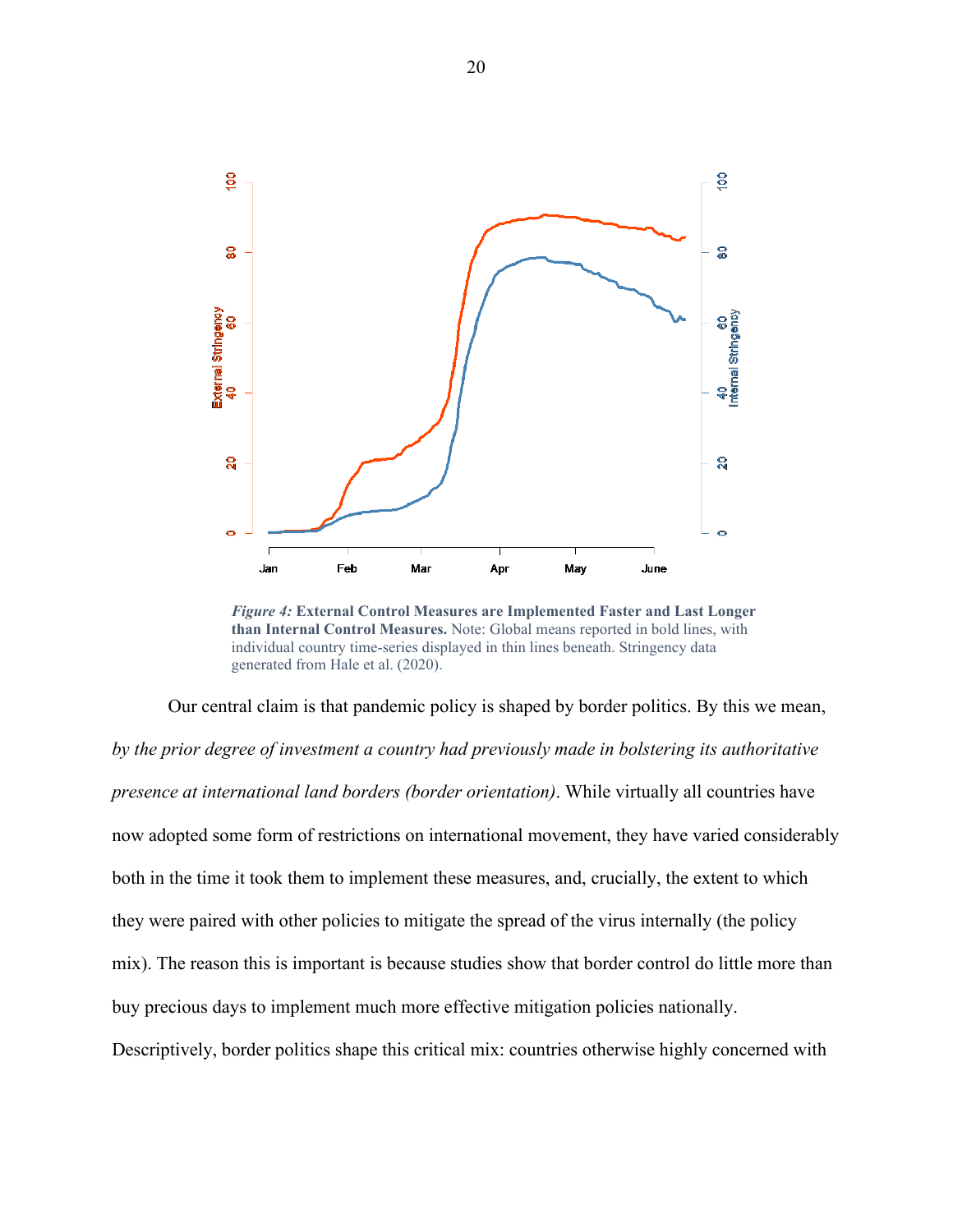border security investments are faster in adopting controls that target foreign travel, but this alacrity is not always mirrored domestically.

Figure 5 compares the average stringency of internal and external response measures to 2018 estimates of border orientation, with positive values corresponding to increased commitment to filtering movement along international borders. Border orientation is more highly correlated with the adoption of external measures ( $\rho = 0.395$ ) than it is with internal control measures ( $\rho = 0.184$ ).



*Figure 5:* Border Orientation is More Strongly Associated with External Rather than Internal Control Measures to Combat COVID-19. Note*:* Average stringency scores since January 1 reported on vertical axes. Border orientation data obtained from Simmons and Kenwick (2020), stringency data generated from Hale et al. (2020).

The same pattern obtains over time. Figure 6 compares the average degree of internal and external stringency across time. The left panel compares internal stringency to the days preceding or since a country's first confirmed death to adjust for the degree of exposure to the virus. The right panel tracks calendar date since external measures are more responsive to the global, rather than to domestic outbreak. In the latter case, countries with more controlling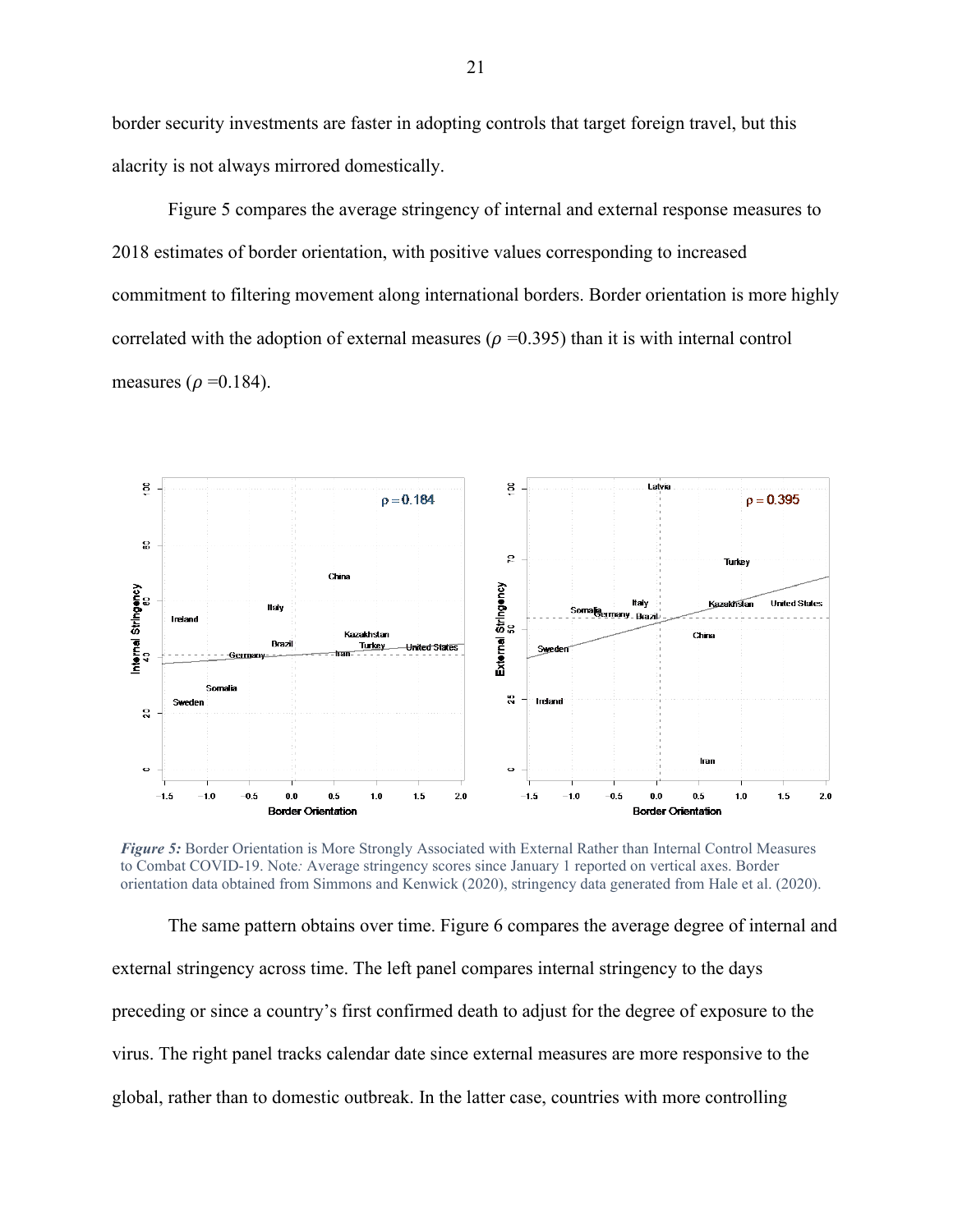border orientations (displayed in red) implemented external controls more quickly and maintained them for longer than countries with intermediate (black) or permissive (green) border orientations. By contrast, there is less variation in the application of internal control measures and here these countries were slightly slower to implement restrictions in the early days of the virus, at least compared to countries with average border orientation scores.



*Figure 6:* **Countries with Controlling Border Orientations Implement External Controls More Quickly Relative to Internal Control Measures.** Note: Border orientation scores above 0.56 displayed in red, below in green, with intermediate scores in black. Bold lines report average stringency within each group. Border orientation data obtained from Simmons and Kenwick (2020), stringency data generated from Hale et al. (2020). Several mitigating factors complicate the interpretation of Figures 5 and 6, the most

obvious of which is that border orientation tends to covary with wealth. While there are notable exceptions, richer countries tend to invest more to project control over their borders than do lower income countries (Simmons and Kenwick 2020). It is therefore difficult to disentangle whether some of the low-level responses observed among countries with permissive orientations (i.e., the green lines in Figure 6) were driven by a lack of will, or a lack of capacity.

We therefore perform a simple regression analysis, reported in Table 1, to control for a small set of potential confounders. The dependent variable is the average stringency of COVID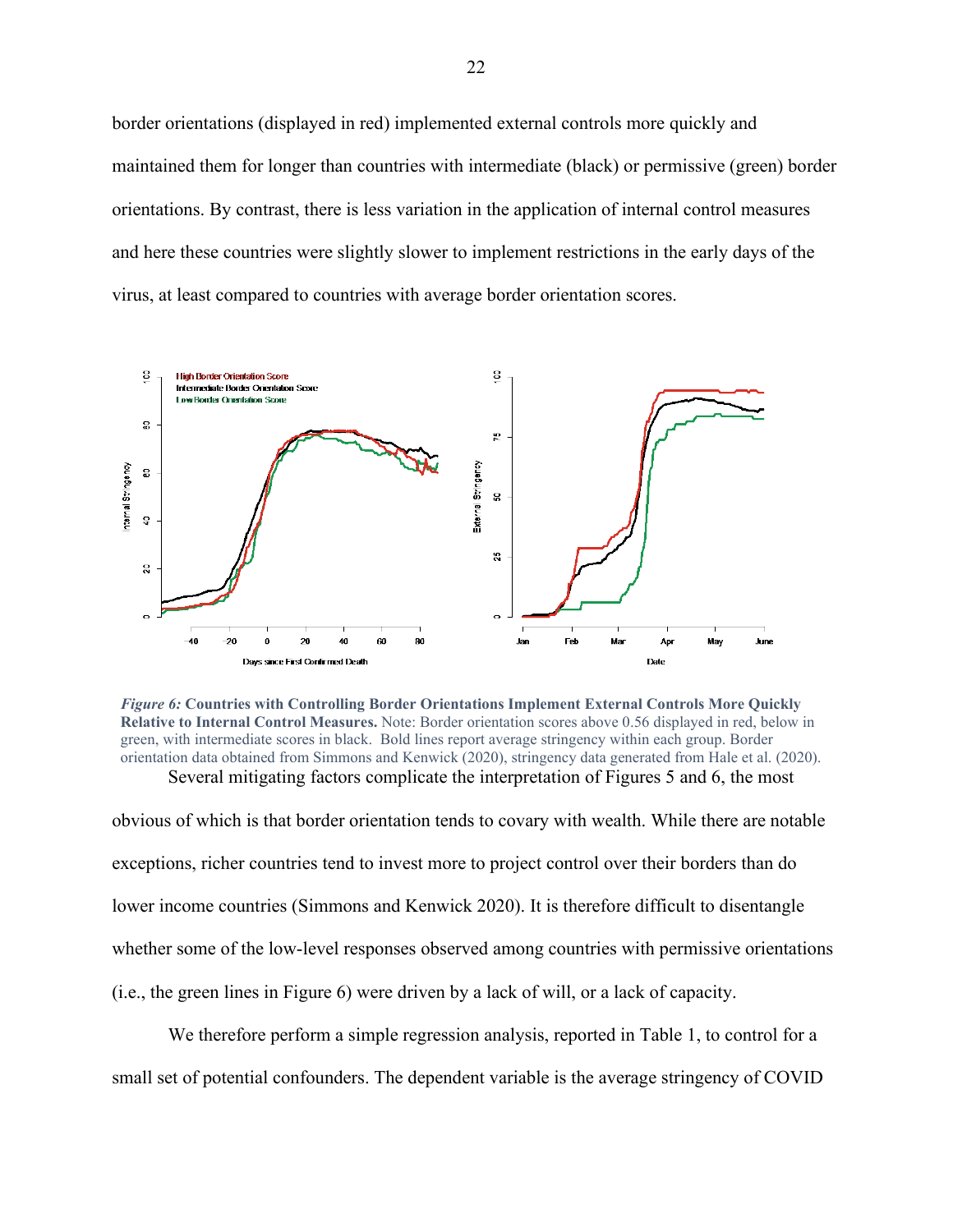response measures throughout the observation period, with average internal stringency reported in models 1-4, and average external stringency in models 5-8. In addition to logged GDP per capita we report models that control for a country's liberal democracy score, and their logged population.<sup>[61](#page-24-0)</sup>We also include a quadratic interaction term for GDP to account for the fact that low-level responses to coronavirus have been observed at both low and high levels of the development spectrum.

| <b>Dependent Variable</b>          | <b>Stringency of Internal Measures</b> |           |           |           | <b>Stringency of External Measures</b> |           |           |           |
|------------------------------------|----------------------------------------|-----------|-----------|-----------|----------------------------------------|-----------|-----------|-----------|
|                                    | (1)                                    | (2)       | (3)       | (4)       | (5)                                    | (6)       | (7)       | (8)       |
| <b>Border Orientation</b>          | 1.977                                  | $-0.925$  | $-0.550$  | $-0.884$  | $0.328*$                               | $0.249*$  | $0.240*$  | $0.245*$  |
|                                    | (1.309)                                | (1.420)   | (1.525)   | (1.504)   | (0.073)                                | (0.083)   | (0.089)   | (0.089)   |
| Logged GDP Per Capita              |                                        | 26.452*   | 26.284*   | 26.827*   |                                        | $0.986*$  | $1.042*$  | $1.030*$  |
|                                    |                                        | (6.829)   | (6.974)   | (6.850)   |                                        | (0.398)   | (0.404)   | (0.405)   |
| Logged GDP Per Capita <sup>2</sup> |                                        | $-1.464*$ | $-1.465*$ | $-1.498*$ |                                        | $-0.058*$ | $-0.062*$ | $-0.061*$ |
|                                    |                                        | (0.393)   | (0.406)   | (0.399)   |                                        | (0.023)   | (0.024)   | (0.024)   |
| V-Dem Liberal Democracy            |                                        |           | 2.646     | 4.467     |                                        |           | 0.191     | $-0.025$  |
|                                    |                                        |           | (4.611)   | (4.593)   |                                        |           | (0.266)   | (0.035)   |
| Logged Population                  |                                        |           |           | $1.422*$  |                                        |           |           | 0.157     |
|                                    |                                        |           |           | (0.602)   |                                        |           |           | (0.271)   |
| Adjusted $R^2$                     | 0.0093                                 | 0.1151    | 0.1175    | 0.1494    | 0.1232                                 | 0.1551    | 0.1390    | 0.1354    |
| Observations                       | 137                                    | 132       | 127       | 127       | 138                                    | 133       | 128       | 128       |

**Table 1:** Correlates of COVID-19 Stringency Measures

Note: Intercepts omitted. *\*p<0.05*

The results present a striking picture. Across all model specifications, countries with prior investments projecting control over their borders were significantly more likely to implement rigid external control measures in response to the virus than those without such preexisting investments . By contrast, the relationship between border orientation and internal stringency is never significant. Mirroring Figure 5, when border orientation is run in a bivariate regression with the stringency of internal control measures, there is a positive, albeit insignificant

<span id="page-24-0"></span><sup>61</sup> Data on GDP and population come from the World Bank (2019), while democracy is measured using the V-Dem liberal democracy index (Coppedge et al. 2020). Population data are from 2019. We use 2017 GDP data due to slightly more missingness in recent years.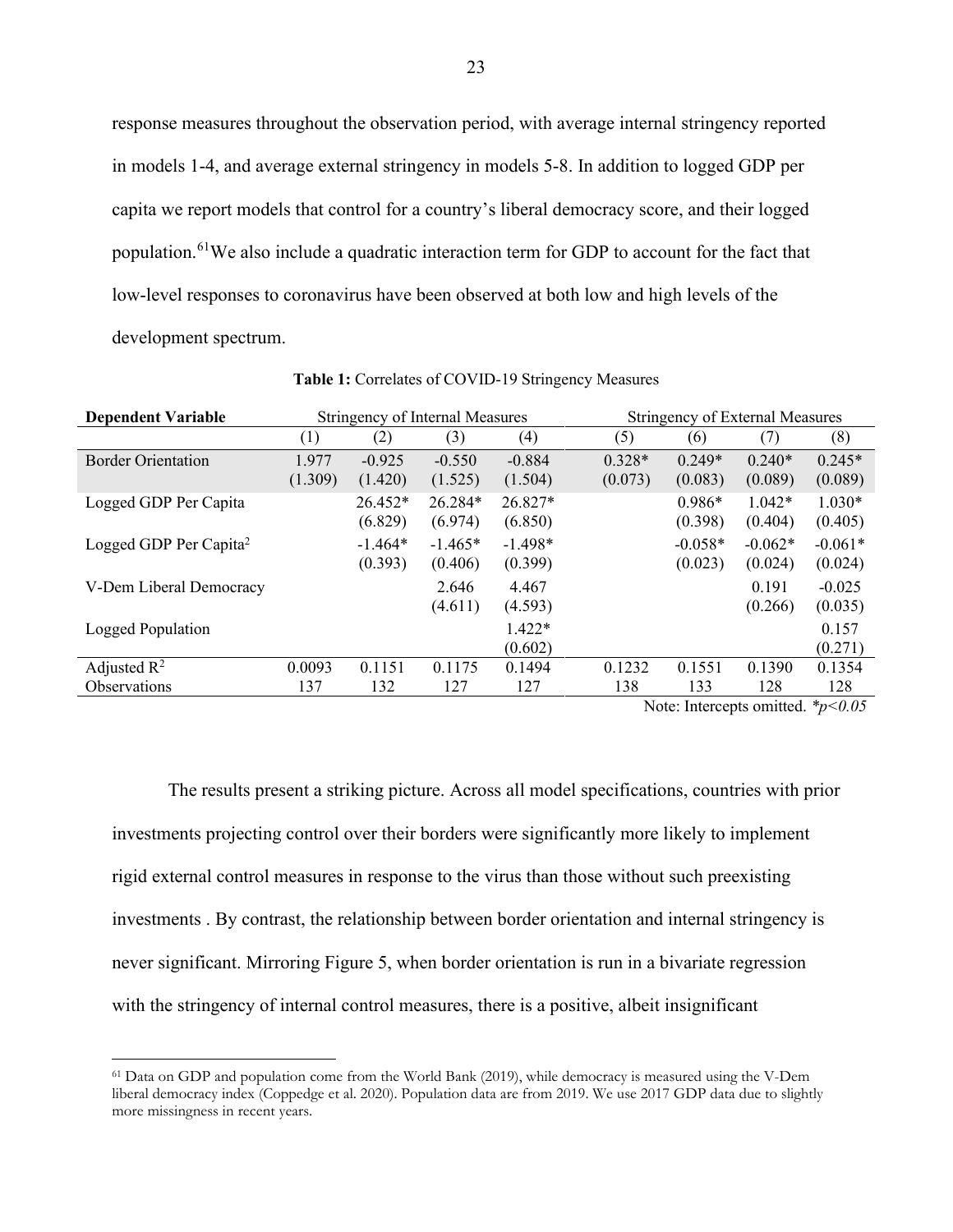association. After controlling for wealth, however, the association actually becomes negative, and remains so in all subsequent regressions.<sup>[62](#page-25-0)</sup>

That countries predisposed to displaying authority at their borders are more likely to implement external restrictions is perhaps not surprising, but that these measures were not paired with commensurate action at home points to two worrying possibilities. The first is that external controls may be either explicitly or implicitly seen as policy substitutes, a regrettable conclusion in a world where the coronavirus has already permeated virtually every border in the world.<sup>[63](#page-25-1)</sup> Second is that border orientation may be associated with externalizing public health adjustment costs onto foreigners, undermining beneficial transactions, stoking blame and reducing possibilities for international cooperation in the future.

These results must be interpreted with caution—both the political and global health environments are still in flux, and policy responses are rapidly evolving. Nevertheless, this analysis was intended to characterize whether countries concerned with border security adopted externalizing policy responses to COVID-19, and indeed this appears to be the case. Additional testing is clearly necessary to isolate the causal mechanisms underlying these correlations and to explore any possible impacts of doubling down on border security for the future of global pandemic control.

## **IV. Conclusion:**

<span id="page-25-0"></span> $62$  The relationship between wealth and stringency is parabolic, with stringency highest among moderately rich states and lower among both the poorest and the wealthiest. More research is necessary to confirm, but a possible explanation may be that wealth is correlated with respect for civil liberties, which may sometimes clash with perceptions of "authoritarian" restrictions on their freedom ("we are not China"). Low income countries have low capacity to do any of these things. The apex of the parabola – the peak in the middle - may represent the conjunction of preferences and means for internal control.

<span id="page-25-1"></span> $63$  To be clear: we are not presenting these results as causal proof of policy substitution, which would require a much more nuanced approach than presentation of two separate regressions.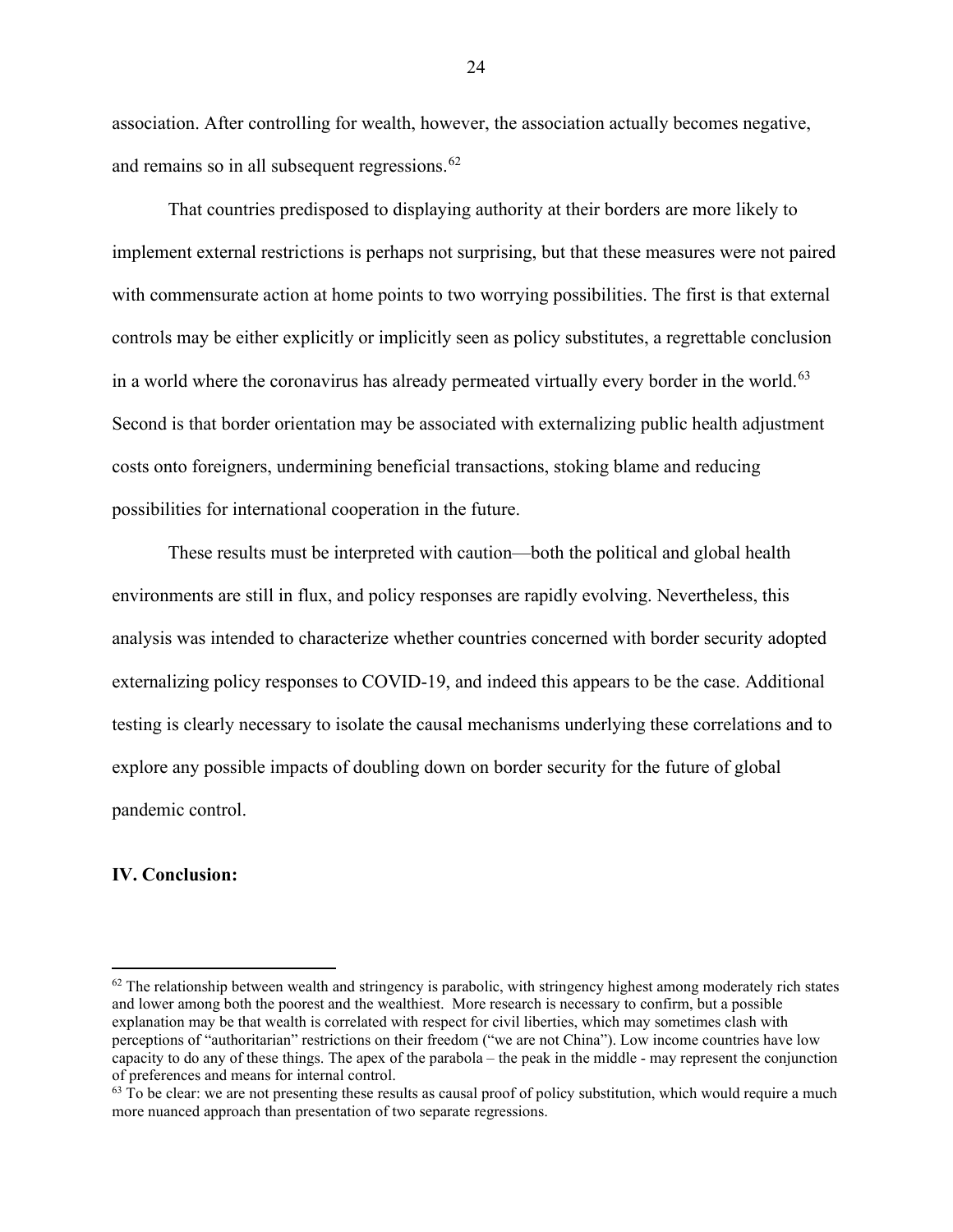When responding to the H5N1 virus, then Senators Barack Obama and Richard Lugar warned "exotic killer diseases are not isolated health problems half a world away, but direct and immediate threats to security and prosperity here at home."[64](#page-26-0) How states respond to such "exotic killers" impacts millions of lives world-wide. One hopes that these responses are informed by science, but it is clear that they are formulated under uncertainty and shaped by fear. Leaders are paramount in providing appropriate information and assuaging these fears. But our research suggests that they are also likely to draw from some of the same narratives, symbols and capabilities in which the state has invested in the past.

Pandemic responses are imbued with border politics. States that have invested heavily in border security tend to want to redeploy those investments in fighting global pandemics. As we have shown, border anxiety seems to be on the rise world-wide. Residents in some states seem very willing to close borders before staying home, even though the virus is already spreading domestically. Under these conditions, closing an international border may assuage some anxiety at low personal cost.

We have argued that polities have latent traits that become manifest in their investments in the built environment along international borders. This border orientation is associated with a distinctive externally-focused response to pandemics. There is even some suggestive evidence that it may be associated with policy substitution – the avoidance of more effective domestic mitigation strategies. Much more research should be done to understand how narratives and structures from past border investments and security debates play into public health responses. The concept of border orientation is useful in this regard: it allows us to explore the extent to

<span id="page-26-0"></span><sup>64</sup> Remarks of U.S. Senator Barack Obama, Foreign Operations Appropriations Bill and the Avian Flu, July 18, 2005. Available at [http://obamaspeeches.com/026-Foreign-Operations-Appropriations-Bill-and-the-Avian-Flu-](http://obamaspeeches.com/026-Foreign-Operations-Appropriations-Bill-and-the-Avian-Flu-Obama-Speech.htm)[Obama-Speech.htm.](http://obamaspeeches.com/026-Foreign-Operations-Appropriations-Bill-and-the-Avian-Flu-Obama-Speech.htm)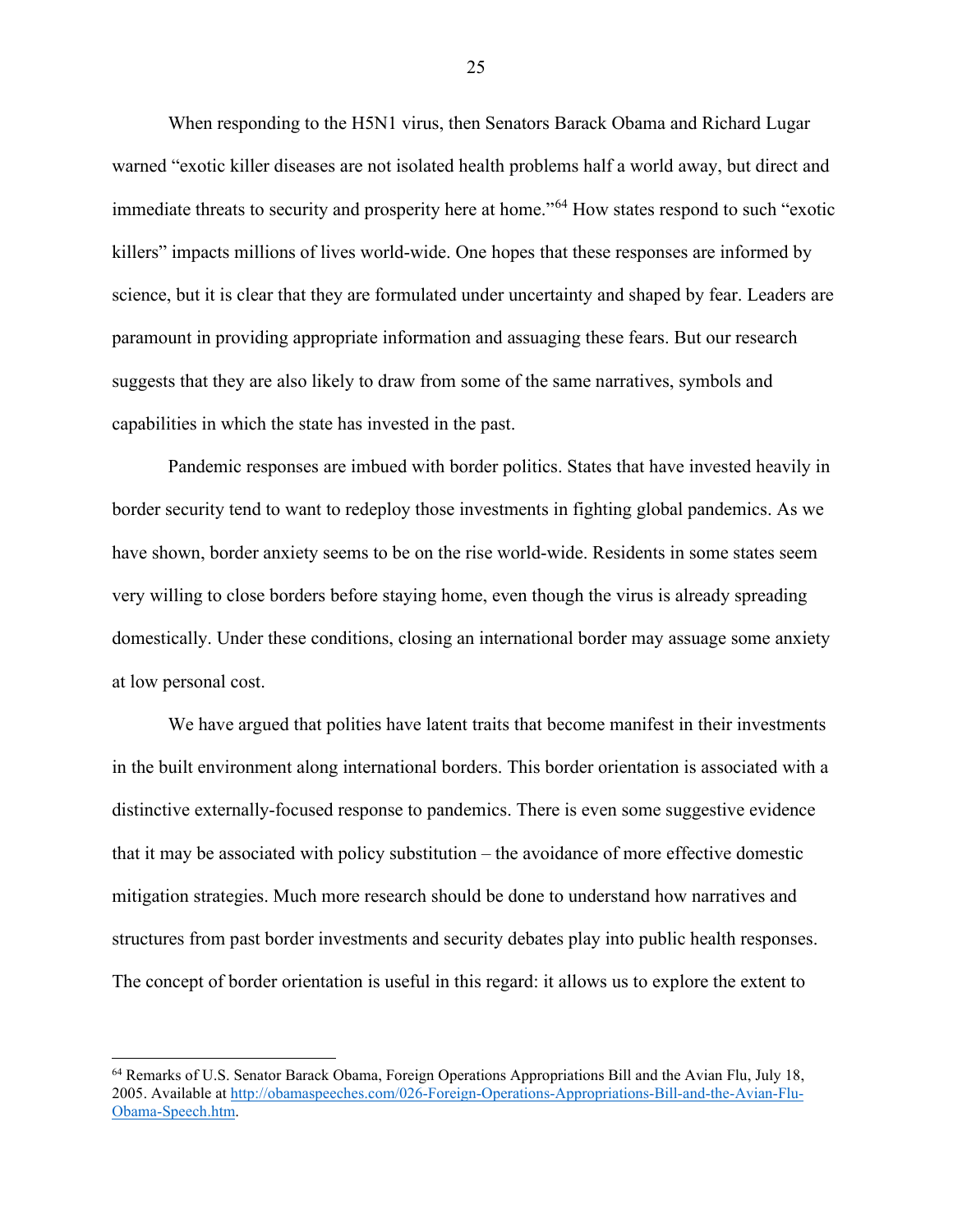which states return to old scripts in the face of novel threats. Responses to this particular crisis may have been shaped as much by pre-existing anxieties than by scientific innovation. The concept of border orientation gives special insights into these choices.

Two broader points can be made about what scholars of international relations can learn about international borders from this global public health crisis. First, borders are not going away anytime soon. Long before the onset of the coronavirus pandemic, many scholars were grappling with the rise and apparent demise of globalization and its ramifications for the broader study of global politics and the neoliberal international order.<sup>[65](#page-27-0)</sup> While it is too soon to make firm declarations about the full impact of the coronavirus pandemic, it seems to have accelerated trends toward border hardening that pre-date COVID-19. While the increased pace of movement wrought by globalization may one day return, it appears that the current pandemic has hastened movement away from international cooperation and reinvigorated a my-nation-first approach.

Second, we suggest that in addition to the traditional study of interstate border claims, researchers should view international borders as a potential domestic political resource. The current crisis shows how convenient it is, and how well it resonates politically, to assure domestic audiences that national leaders are taking prudent measures to protect them while minimizing the impact on daily life. International border politics is a useful tool in this regard. Clearly, border policies are at the nexus of comparative and international politics, involve security as well as political economy concerns, and require both objective data as well as intersubjective concepts to begin to properly understand.

<span id="page-27-0"></span> $65$  International Organization,  $75<sup>th</sup>$  Anniversary Issue.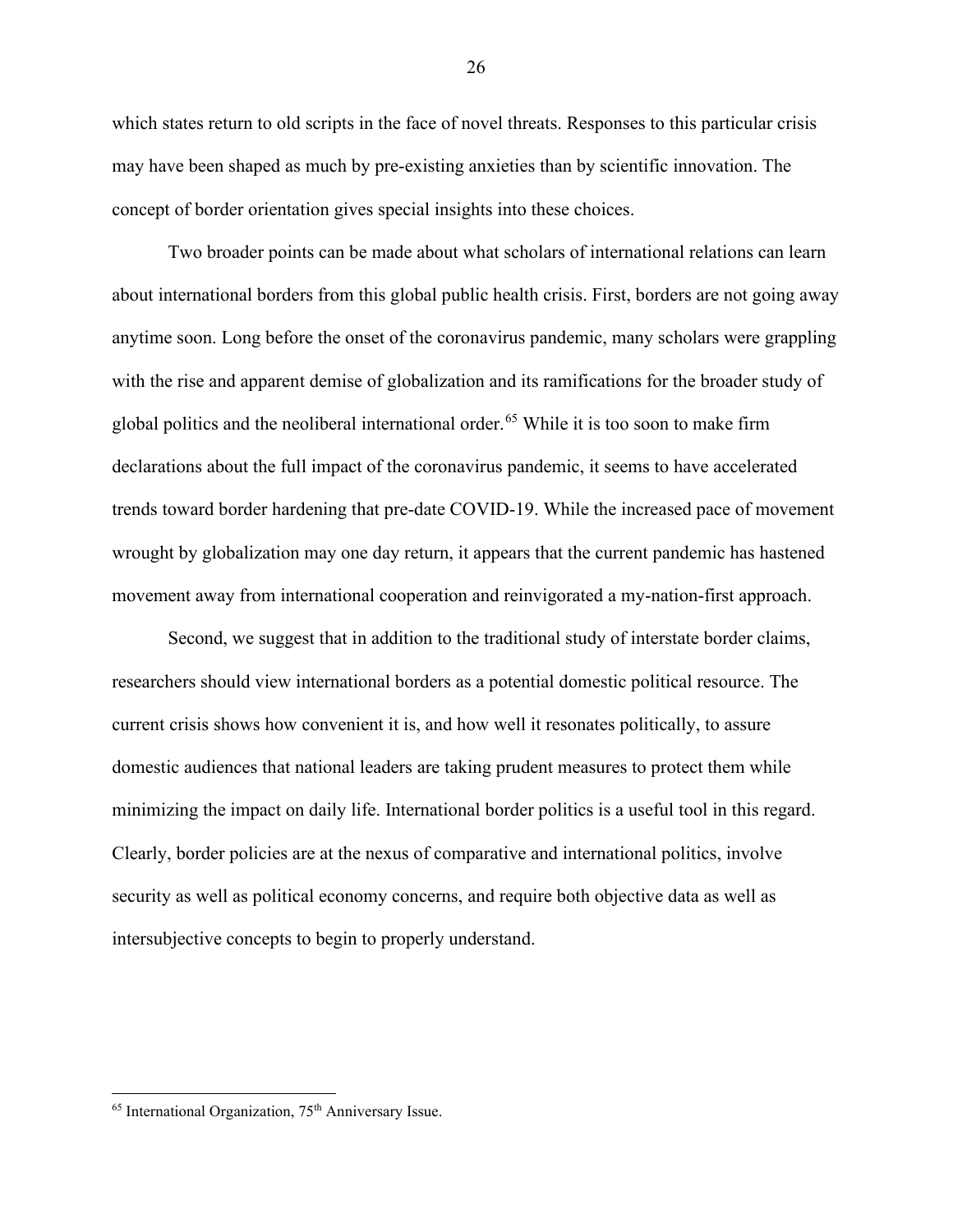# **References**

- Almond, Brenda. 2016. Border Anxiety: Culture, Identity and Belonging. *Philosophy* 91 (4): 463-481.
- Arhin-Tenkorang, Dyna, and Pedro Conceição. 2003. Beyond Communicable Disease Control: Health in the Age of Globalization. *Providing global public goods: managing globalization* 484: 489.
- Avdan, Nazli and Christopher Gelpi. 2017. Do Good Fences Make Good Neighbors? Border Barriers and the Transnational Flow of Terrorist Violence. *International Studies Quarterly* 61(1):14-27.
- Backus, Matthew, and Andrew Little. forthcoming. I Don't Know. *American Political Science Review*.
- Baker, Scott R, Nicholas Bloom, Steven J Davis, and Stephen J Terry. 2020. *Covid-Induced Economic Uncertainty*. National Bureau of Economic Research.
- Balzacq, Thierry. 2005. The Three Faces of Securitization: Political Agency, Audience and Context. *European Journal of International Relations* 11 (2): 171-201.
- Bier, David J. 2020. "Research Provides No Basis for Pandemic Travel Bans." In: CATO Institute.
- Boyd, Matt, Michael G Baker, Osman D Mansoor, Giorgi Kvizhinadze, and Nick Wilson. 2017. Protecting an Island Nation from Extreme Pandemic Threats: Proof-of-Concept around Border Closure as an Intervention. *PloS one* 12 (6).
- Cacciapaglia, Giacomo, and Francesco Sannino. 2020. Interplay of Social Distancing and Border Restrictions for Pandemics (Covid-19) Via the Epidemic Renormalisation Group Framework. *arXiv preprint arXiv:2005.04956*.
- Carter, David B, and Paul Poast. 2015. Why Do States Build Walls? Political Economy, Security, and Border Stability. *Journal of Conflict Resolution*: 0022002715596776.
- Cheng, Cindy, Joan Barcelo, Allison S Hartnett, Robert Kubinec, and Luca Messerschmidt. 2020. "Coronanet - Tracking Governments Covid-19 Responses." In. Chicago.
- Cliff, Andrew D, Matthew R Smallman-Raynor, and Peta M Stevens. 2009. Controlling the Geogrpahical Spread of Infectious Disease: Plague in Italy, 1347-1851. *Acta medicohistorica Adriatica* 7 (2): 197-236.
- Cooper, Richard N. 2001. "International Cooperation in Public Health as a Prologue to Macroeconomic Cooperation." In *Can Nations Agree?: Issues in International Economic Cooperation*, eds. Richard N Cooper, Barry Eichengreen, Gerald Holtham, Robert D Putnam and C Randall Henning: Brookings Institution Press. 178-254.
- Coppedge, Michael, John Gerring, Carl Henrik Knutsen, Staffan I. Lindberg, Jan Teorell, David Altman, Michael Bernhard, M. Steven Fish, Adam Glynn, Allen Hicken, Anna Lührmann, Kyle L. Marquardt, Kelly McMann, Pamela Paxton, Daniel Pemstein, Brigitte Seim, Rachel Sigman, Svend-Erik Skaaning, Jeffrey Staton, Steven Wilson, Agnes Cornell, Nazifa Alizada, Lisa Gastaldi, Haakon Gjerløw, Garry Hindle, Nina Ilchenko, Laura Maxwell, Valeriya Mechkova, Juraj Medzihorsky, Johannes von Römer, Aksel Sundström, Eitan Tzelgov, Yi-ting Wang, Tore Wig, and Daniel Ziblatt. 2020. "V-Dem [Country–Year/Country–Date] Dataset v10" Varieties of Democracy (V-Dem) Project. https://doi.org/10.23696/vdemds20.
- Davis, Mark. 2019. "Uncertainty and Immunity in Public Communications on Pandemics." In *Pandemics, Publics, and Politics*: Springer. 29-42.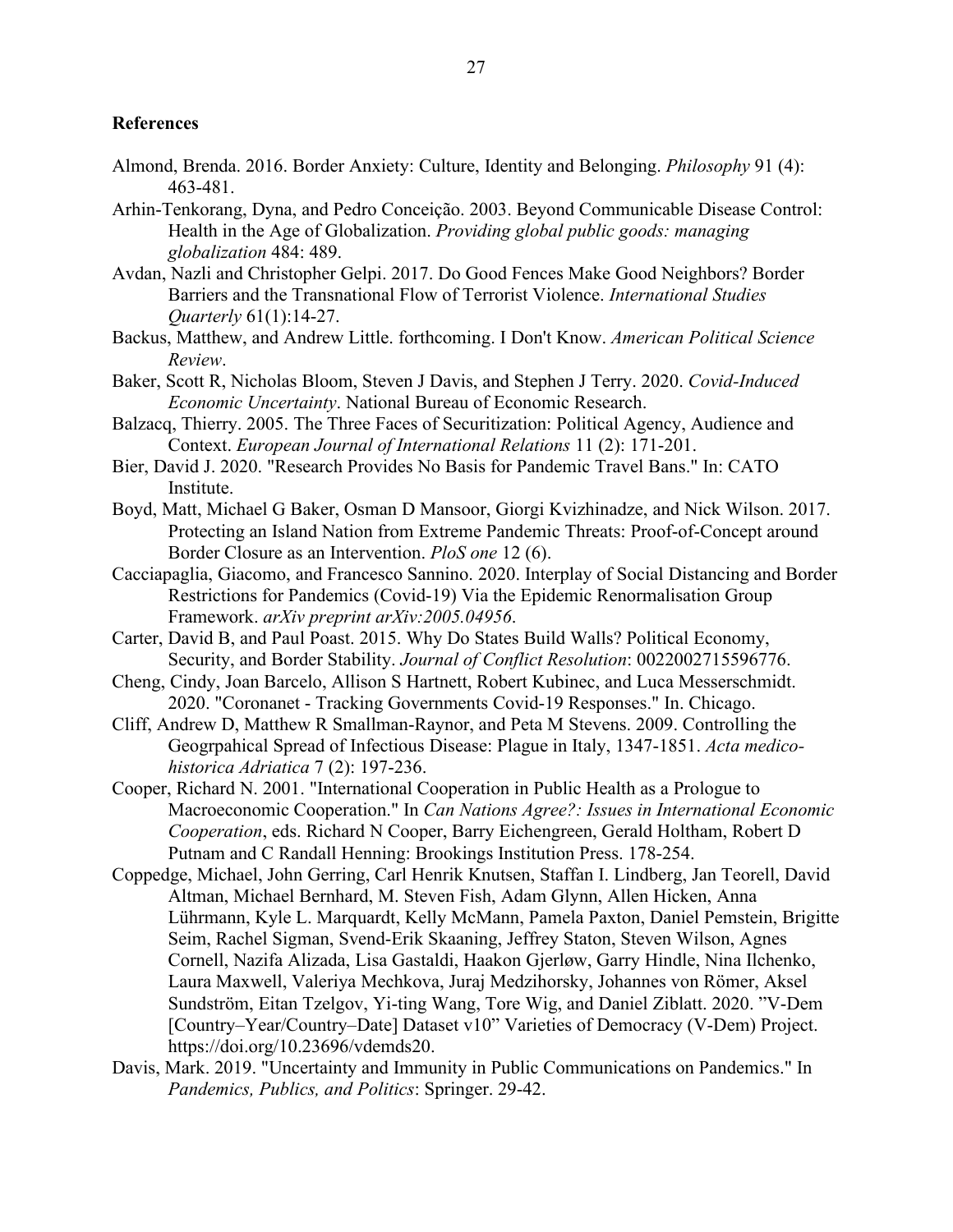- Elbe, Stefan. 2010. "Pandemic Security." In *The Routledge Handbook of New Security Studies*, ed. J. Peter Burgess. New York: Routledge. 163-172.
- Fidler, David. 2004. *Sars, Governance and the Globalization of Disease*. Springer.
- Fidler, David P. 1999. *International Law and Infectious Diseases*. Oxford University Press.
- Goemans, Hein E., and Kenneth A. Schultz. 2016. The Politics of Territorial Claims: A Geospatial Approach Applied to Africa. *International Organization* 71 (1): 31-64.
- Hassner, Ron E., and Jason Wittenberg. 2015. Barriers to Entry: Who Builds Fortified Boundaries and Why? *International Security* 40 (1): 157-190.
- Kamradt-Scott, Adam, and Colin McInnes. 2012. The Securitisation of Pandemic Influenza: Framing, Security and Public Policy. *Global Public Health* 7 (sup2): S95-S110.
- Karlsen, André, and Bjørn Ivar Kruke. 2018. The Role of Uncertainty During the Ebola Pandemic in Western Africa (2014–2016). *Journal of Extreme Events* 5 (01): 1850009.
- Leduc, Sylvain, and Zheng Liu. 2020. The Uncertainty Channel of the Coronavirus. *Economic Letters*.
- Lipsitch, Marc, Steven Riley, Simon Cauchemez, Azra C Ghani, and Neil M Ferguson. 2009. Managing and Reducing Uncertainty in an Emerging Influenza Pandemic. *New England Journal of Medicine* 361 (2): 112-115.
- Luan, Shenghua, Jochen Reb, and Gerd Gigerenzer. 2019. Ecological Rationality: Fast-and-Frugal Heuristics for Managerial Decision Making under Uncertainty. *Academy of Management Journal* 62 (6): 1735-1759.
- Manela, Erez. 2010. A Pox on Your Narrative: Writing Disease Control into Cold War History. *Diplomatic History* 34 (2): 299-323.
- Michelle Driedger, S, Ryan Maier, and Cindy Jardine. 2018. 'Damned If You Do, and Damned If You Don't': Communicating About Uncertainty and Evolving Science During the H1n1 Influenza Pandemic. *Journal of Risk Research*: 1-19.
- Morens, David M, and Jeffery K Taubenberger. 2011. Pandemic Influenza: Certain Uncertainties. *Reviews in medical virology* 21 (5): 262-284.
- Pedersen, Susan. 2007. Back to the League of Nationssusan Pedersenback to the League of Nations. *The American Historical Review* 112 (4): 1091-1117.
- Simmons, Beth A. 2019. Border Rules. *International Studies Review* 21 (2): 256-283.
- Simmons, Beth A, and Michael Kenwick. 2020. "Border Orientation in a Globalizing World: Concept and Measurement." In. University of Pennsylvania.
- Simmons, Beth A, and Robert Shaffer. 2019. "Globalization and Border Securitization in International Discourse." In.
- Stowman, Knud. 1952. International Sanitary Regulations. *Public Health Reports* 67 (10): 972.
- Stritzel, Holger. 2007. Towards a Theory of Securitization: Copenhagen and Beyond. *European Journal of International Relations* 13 (3): 357-383.
- Versluis, Esther, Marjolein van Asselt, and Jinhee Kim. 2019. The Multilevel Regulation of Complex Policy Problems: Uncertainty and the Swine Flu Pandemic. *European Policy Analysis* 5 (1): 80-98.
- Wæver, Ole. 1995. "Securitization and Desecuritization." In *On Security*, ed. Ronnie Lipschutz. New York: Columbia University Press. 46–86.
- Wells, Chad R, Pratha Sah, Seyed M Moghadas, Abhishek Pandey, Affan Shoukat, Yaning Wang, Zheng Wang, Lauren A Meyers, Burton H Singer, and Alison P Galvani. 2020. Impact of International Travel and Border Control Measures on the Global Spread of the